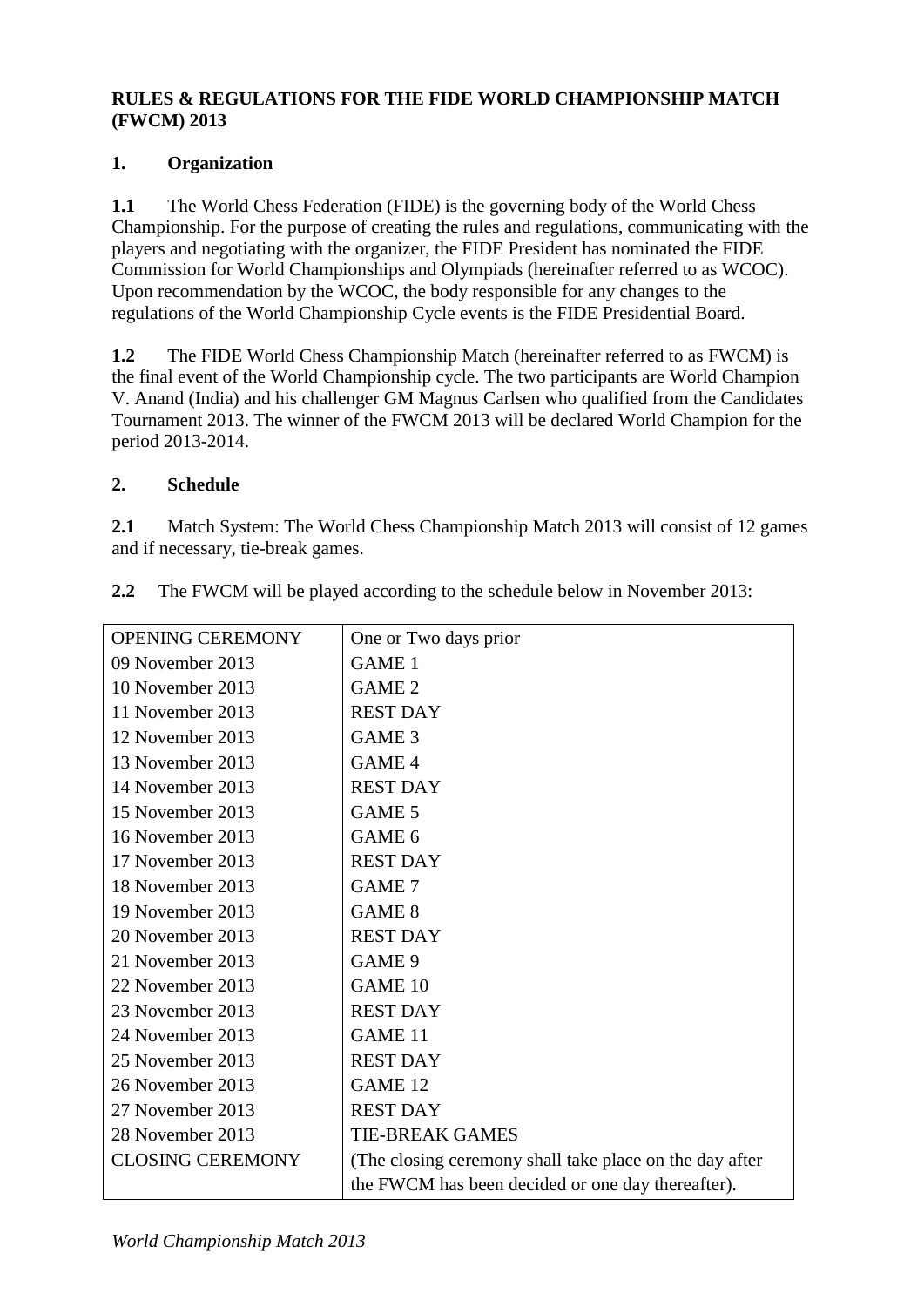### **2.3** No postponement of any game shall be allowed.

### **3. Playing Hall & Match System**

**3.1** The Players shall be entitled to inspect the accommodation arranged for them at the Venue three (3) days before the first game of the FWCM match and shall be entitled to make reasonable requests regarding such accommodation which the organizer shall use all reasonable endeavors to accommodate.

**3.2** The Players – shall inspect the playing hall in the presence of the Chief Arbiter and representatives of FIDE and the organizer, two (2) days before the first game of the FWCM at 3 pm. The Organizer shall use all reasonable endeavors to satisfy the reasonable requests of the players in relation to the playing hall.

**3.3** In the event of a dispute between the Players as to the condition and suitability of the playing hall, the FIDE Supervisor, if any, otherwise Chairman of Appeals Committee, shall decide about such dispute. His decision shall be final and binding.

### **3.4 Drawing of colors**

**3.4.1** The draw for colors will be conducted during the opening ceremony. The colors shall be reversed after game 6. (The player getting the white color in game 1 shall play game 7 with the black color).

**3.4.2** For tie-break games, there shall be a separate drawing of lots conducted by the Chief Arbiter of the match.

### **3.5 Time control.**

**3.5.1** The time control for each game shall be: 120 minutes for the first 40 moves, 60 minutes for the next 20 moves and then 15 minutes for the rest of the game with an increment of 30 seconds per move starting after move 61 has been made.

**3.5.2** The games shall be played using the electronic clocks and boards approved by FIDE.

### **3.6 Conditions of victory / Replacements**

**3.6.1** The FWCM 2013 shall be played over a maximum of twelve (12) games and the winner of the match shall be the first player to score 6.5 points or more. A tie shall be broken according to Article 3.7 below. If the winner scores 6.5 points in less than 12 games then the organizer can re-schedule the Closing Ceremony for an earlier date.

**3.6.2** If a player refuses to participate in the World Championship Match, he will be replaced as follows: The runner up finalist of FWCM 2012 GM Boris Gelfand replaces the World champion Vishy Anand and the runner up of the Candidates Tournament 2013 Vladimir Kramnik replaces the challenger Magnus Carlsen. In case any or both players refuse to participate when invited, or for any further replacements needed, the rating list of January 2013 will be used to determine their replacements.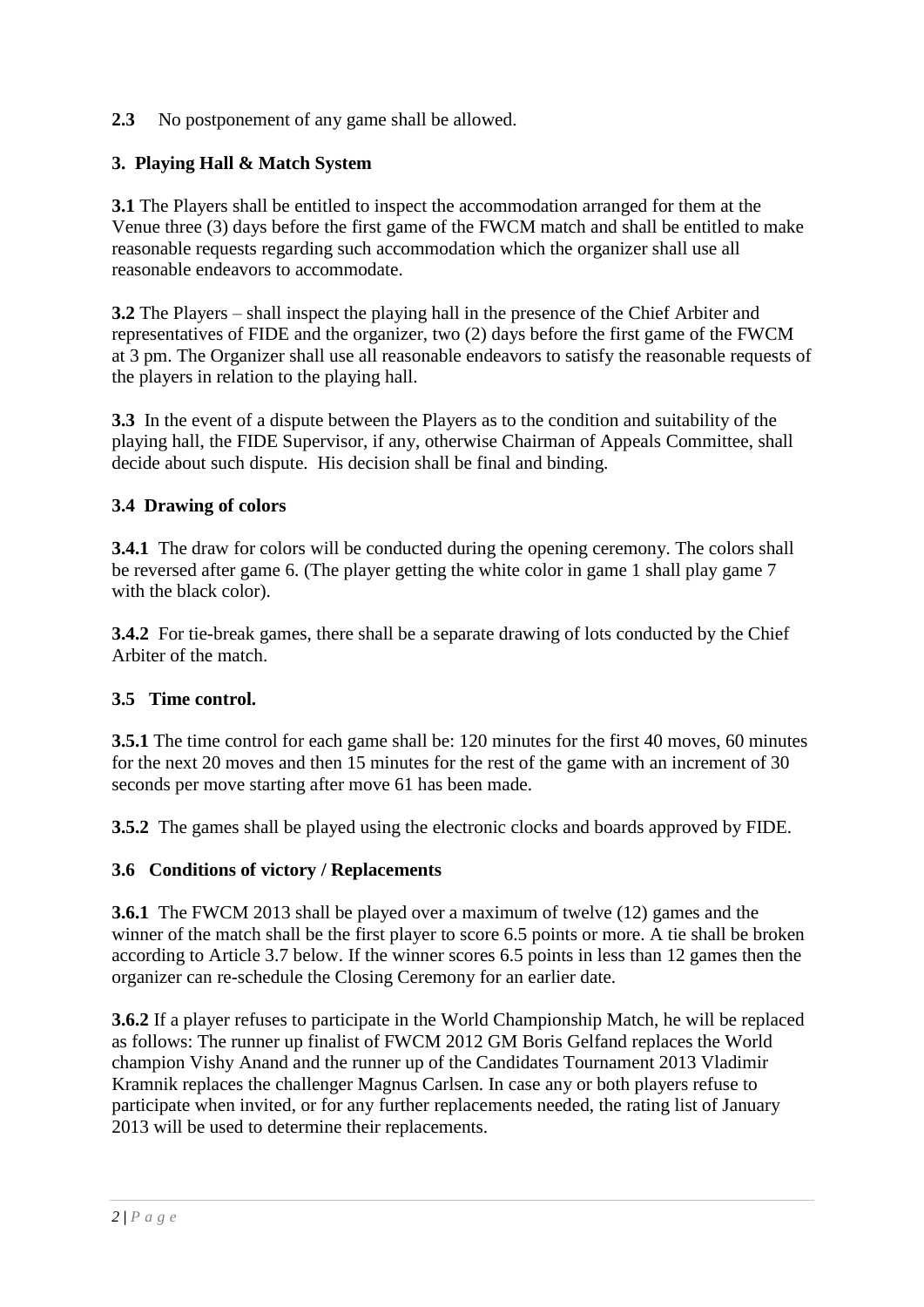# **3. 7 Tie-breaks**

**3.7.1.a** If the scores are level after the regular twelve (12) games, after a new drawing of colors, four (4) tie-break games shall be played. The games shall be played using the electronic clock starting with 25 minutes for each player with an increment of 10 seconds after each move

**3.7.1.b** All tie-break games shall be played according to the following:

1. Play is governed by the World Championship Technical Regulations (annex 1), which apply with the exceptions mentioned below in (2), (3) and (4).

2. The players do not need to record the moves. An arbiter shall record the moves.

3. The player who has the move may stop the clocks and consult the Arbiter's score sheet and if his next move will produce a threefold repetition of position (according to Article 9.2a of the Technical Regulations), or the 50 moves rule (according to Article 9.3a of the Technical Regulations), he himself must write the intended move on the score sheet and claim the draw if he wants. A player can also claim a draw according to Articles 9.2b and 9.3b of the Technical Regulations. If the claim is found to be correct, the game is immediately ended as a draw. If the claim is found to be incorrect, the Arbiter shall add three (3) minutes to the opponent's remaining time and the game continues with the intended move in accordance with Article 4 of the Technical Regulations. A maximum of two (2) incorrect claims for a draw can be made by each player. If a player makes a third  $(3<sup>rd</sup>)$  incorrect claim, the arbiter shall declare the game lost for this player.

4. If a game has ended by resignation, checkmate, time loss, stalemate, triple repetition or any other of the ways described in Article 5 of the Technical Regulations, no claim for irregularities shall be accepted (irregularities include clock settings and all other described in Article 7 of the Technical Regulations).

**3.7.2** If the scores are level after the games in Article 3.7.1a, then, after a new drawing of colors, a match of 2 games shall be played with a time control of 5 minutes plus 3 seconds increment after each move. In case of a level score, another 2-game match will be played to determine a winner. If still there is no winner after 5 such matches (total 10 games), one sudden-death game will be played as described below in Article 3.7.3.

**3.7.3** If the score is still level after five matches as described in Article 3.7.2, the players shall play a one sudden death game. The player who wins the drawing of lots may choose the color. The player with the white pieces shall receive 5 minutes, the player with the black pieces shall receive 4 minutes whereupon, after the 60th move, both players shall receive an increment of 3 seconds starting from move 61. In case of a draw the player with the black pieces is declared the winner.

**3.7.4** There shall be a pause of 10 minutes between all tie-break game , unless the Chief Arbiter decides otherwise.

### **3.8 Playing Conditions.**

**3.8.1** Only the players and stewards shall be allowed in the actual playing area except with the permission of the Chief Arbiter or his Deputy. Both players will have access to the same toilet facilities during the games. There will be no separate rest rooms for the players during the games. Both players shall use the same rest lounge area which shall be on/at the stage and visible by the Arbiter and the spectators.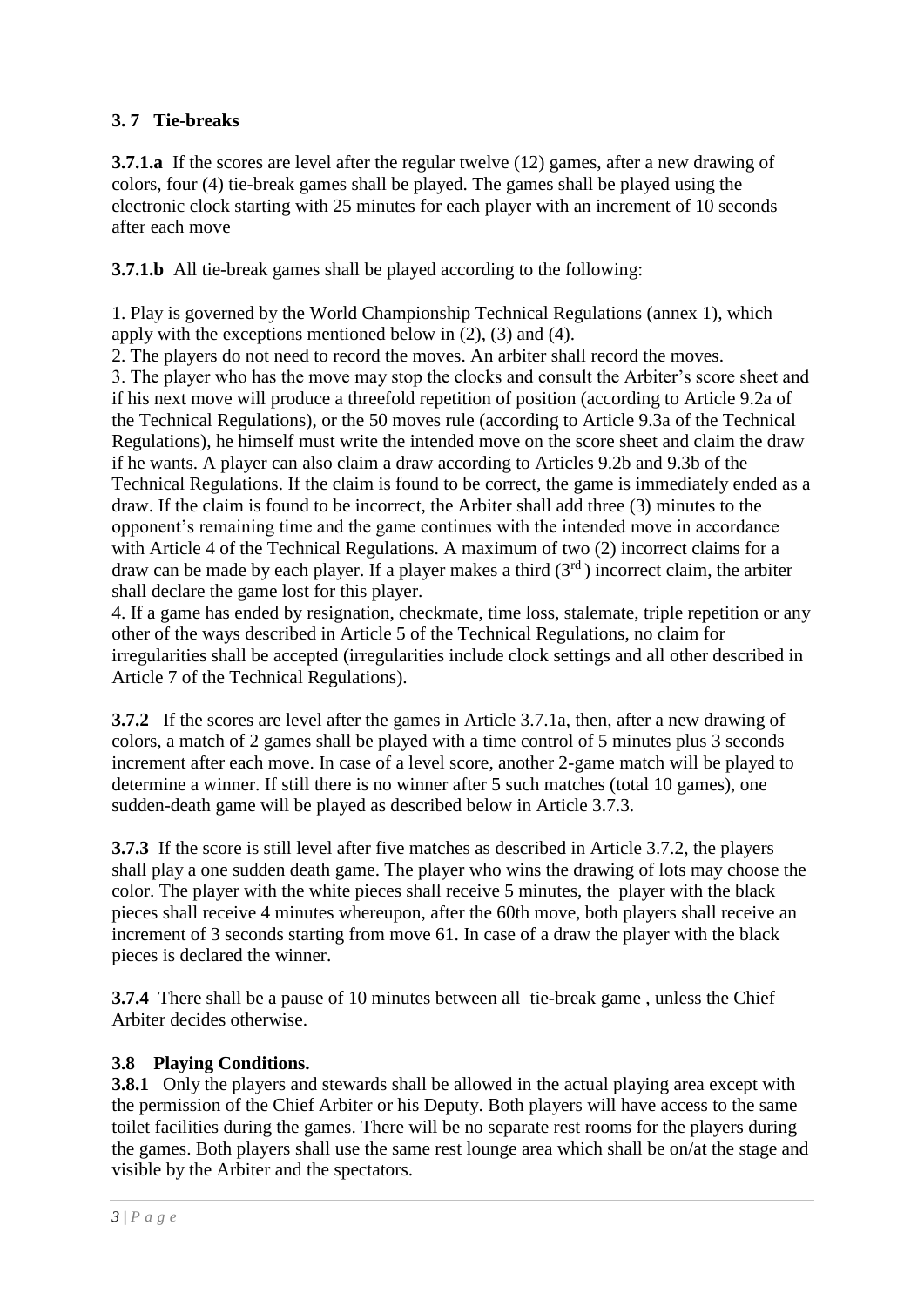**3.8.2** Before the start of play, the players shall arrive at least ten (10) minutes for security check.

**3.8.3** During the playing session the following additional regulations shall be in force: a) The players are not permitted to bring into the playing area telephone, technical and other equipment extraneous to play, which may in any way disturb or upset the opponent. The Chief Arbiter shall decide what constitutes extraneous equipment liable to offend the opponent.

b) A player may communicate with an arbiter. In the case of a draw offer, the player may communicate with his opponent as permitted by article 9.1.b of the World Championship Technical Regulations (annex 1).

c) During the playing session, a player may leave the playing area only with the permission of the Chief Arbiter and only if he is accompanied by one of the arbiters.

**3.8.4** For any infringement of Article 3.8, the Chief Arbiter shall have the right to impose a fine of not more than 5,000 (five thousand) euro. The player may protest to the Appeals Committee in accordance to the proceedings laid out in Article 7.3.1.

### **4. Score sheets.**

The Organizer shall provide score sheets according to the FIDE specifications. a) At the end of each game the players' original score sheets shall be given to the Arbiter, who shall hand them to FIDE. Score sheets and the games will remain the property of FIDE. b) Unless a player is making an appeal, any player who refuses to sign the score sheets shall be penalized with a fine of 1,000 (one thousand) euro. After the players have signed the score sheets, the Arbiter shall countersign to confirm the results.

c) In tie-break games, the players and the Arbiter shall sign a result sheet.

# **5 Players' Meeting.**

**5.1** The players must personally attend the first Players' Meeting on the day of the venue inspection at a time to be decided by the Chief Arbiter and the Organizer. If necessary, the Chief Arbiter may request more additional Players' Meetings in which case the players shall have the right to be represented by their managers.

**5.2** If a player fails to appear at the first Players' Meeting, the Opening or Closing Ceremony or any approved function of the Championship such as official receptions and press conferences, or conducts himself in a manner contrary to the spirit of sportsmanship or the FIDE Code of Ethics, then he shall suffer the following penalty to be applied by the Chairman of the Appeals Committee: 5% of his prize money shall be forfeited to the Organizer and a further 5% to FIDE for each breach. In cases of serious misconduct, the player may be disqualified from the match and the World Chess Championship cycle.

### **6. Interviews, functions and mode of dressing**

**6.1** The players are expected to co-operate reasonably with the media. General interviews with them can be arranged through the Press Officer and the team managers but it is understood that exclusive interviews shall be arranged only after the FWCM has been concluded.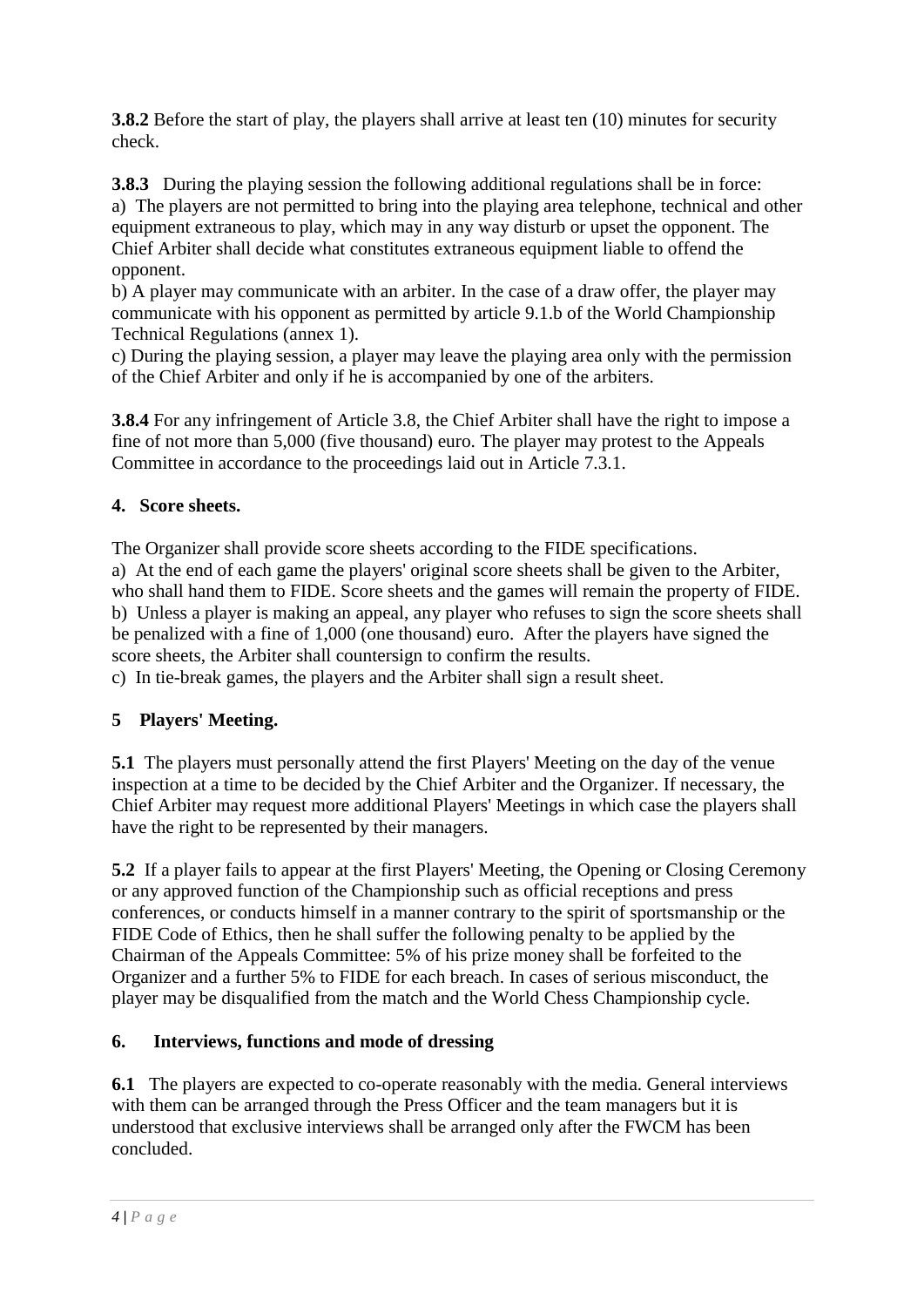**6.2** Immediately after the completion of a game both players have to take part in post game press conferences, of not more than 20 minutes duration,

**6.3** The players must be present at all official functions during the match including official receptions, the opening ceremony and the closing ceremony.

**6.4** Players are requested to note the requirements of FIDE Regulations C.01 (Article 8.1) in respect of their appearance at all times during the matches.

**6.5** Players are required to wear suits during the playing session. Players are allowed to wear branding of their personal sponsors only if these are not in conflict with the FWCM sponsors.

### **7. FIDE Principals**

**7.1** The FIDE Principals are:

- a) President and Deputy President,
- b) 3 members of the Appeals Committee including the Chairman,
- c) FIDE Supervisor,
- d) 2 Arbiters,
- e) FIDE Press Officer,
- f) Representative of FIDE Medical Commission,
- g) 2 WCOC members.

### **7.2 Arbiters**

**7.2.1** Two (2) arbiters of the WCM will be appointed by FIDE after consulting both players by providing them a list of five (5) nominees. No arbiter may belong to the same Federation as either of the players. Exception: if both players are members of the same Federation, an arbiter may also belong to this Federation.

**7.2.2** During play either the Chief Arbiter or his Deputy shall be present in the playing area.

**7.2.3** Immediately after the end of the match, the Chief Arbiter shall write a report and send it without delay to FIDE and to the FIDE Secretariat.

**7.2.4** The report shall be written in the English language and contain the result of each individual game as well as the final result of the match. In addition, the report shall contain a general description of the course of the event. If there were any difficulties, conflicts or incidents, they shall be described together with the measures taken to deal with them.

**7.2.5** The report shall be supplemented by adding two copies of the bulletins and the original score sheets of the games shall be sent to FIDE.

**7.2.6** The Chief Arbiter may, in consultation with the WCOC, and with the approval of the FIDE President, issue additional written regulations to inform the exact playing hours and take care of other details not covered by these regulations.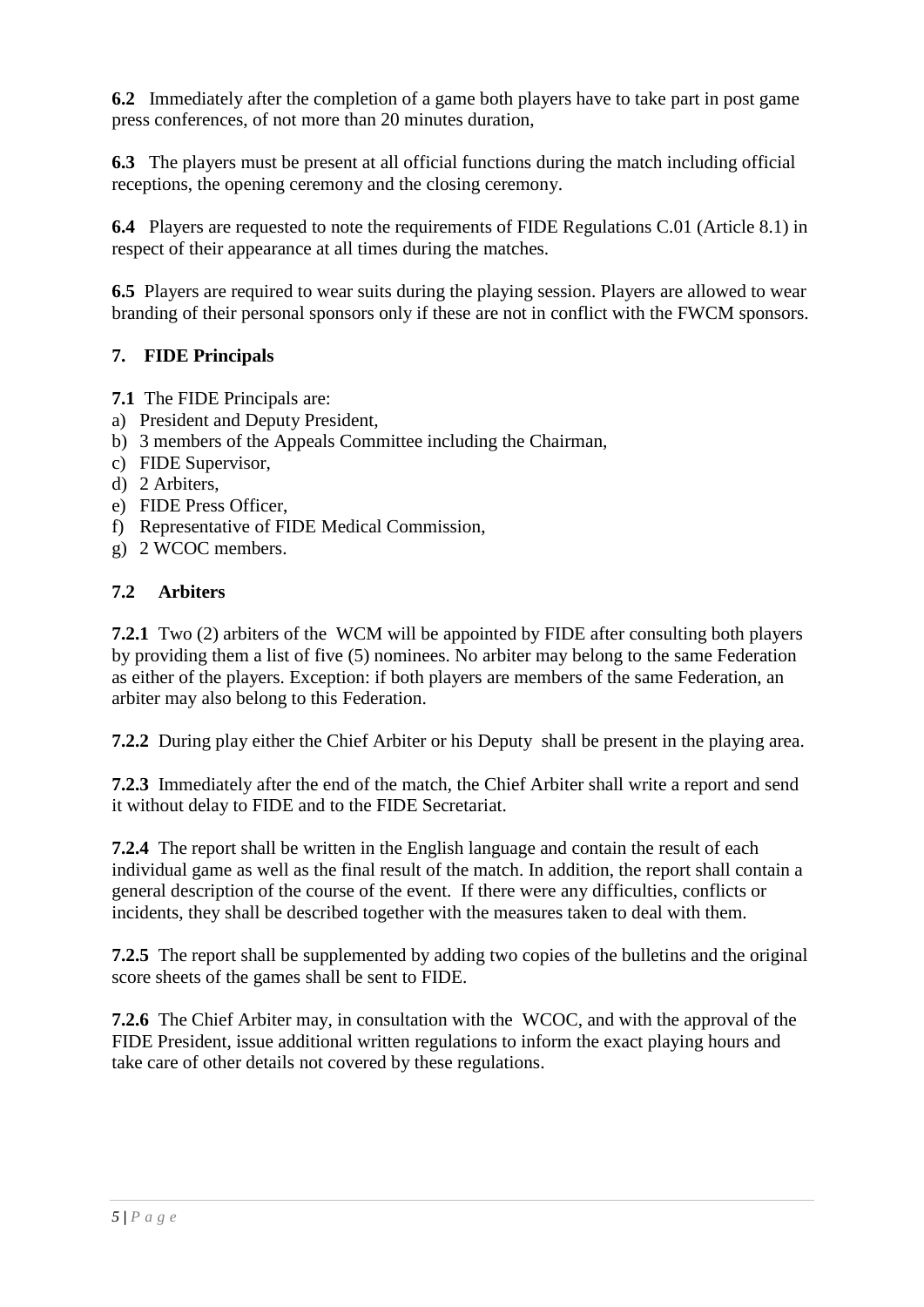### **7.3 Appeals Committee & FIDE Supervisor.**

**7.3.1** The FIDE President shall nominate, from within the Presidential Board, three members of the Appeals Committee one of whom shall be Chairman. All protests must be submitted in writing to the Appeals Committee not more than two (2) hours after the finish of the relevant playing session, or the particular infringement complained against.

The Appeals Committee may decide on the following matters:

- a) an appeal against a decision by an arbiter,
- b) a protest against a player's behavior,
- c) a complaint alleging false interpretation of the regulations,
- d) a request for the interpretation of specific regulations,
- e) a protest or complaint against any participant, or
- f) all other matters which the Appeals Committee considers important.

If possible, the Appeals Committee shall reach a decision not more than two (2) hours after the submission of a protest. The appeals process shall include written representations and a written decision. The Appeals Committee shall endeavor to find binding solutions that are within the spirit of the FIDE motto, Gens Una Sumus. Each protest must be accompanied by a deposit fee of  $\epsilon$ 3000 (three thousand Euros) or the equivalent in local currency. This can also be done if the player makes a written request that FIDE withholds the fee from his prize money. If the protest is accepted, the fee shall be returned. If the protest is rejected, the fee may be forfeited to FIDE. The written decision of the Appeals Committee arising from any dispute in respect of these regulations shall be final.

### **7.4 FIDE Supervisor**

**7.4.1** Where necessary, the FIDE President will appoint a FIDE Presidential Board member as FIDE Supervisor who will be above the Organising Committee in all issues involving:

- a) fairness concerning treatment of both players in respect of organisational issues,
- b) equal playing conditions
- c) anti-cheating measures
- d) fair publicity of both players through the event's Press Office

**7.4.2** The FIDE Supervisor can request from the organizer and at their expense, any additional security arrangement he finds necessary, in logical terms, in order to secure a fair match and equal match conditions for the players.

**7.4.3** The Organizer has to implement the decisions of the FIDE Supervisor in all issues involving the above aspects before and during the match. Any decision of the FIDE Supervisor can be appealed by the players only to the Appeals Committee.

**7.4.4** If the match is organised in a "neutral" country, the FIDE President will appoint the Supervisor unless both parties agree to a certain member of the FIDE Presidential Board. If the match is organised in the country of one of the players, the opponent may suggest which member of the FIDE Presidential Board he prefers as FIDE Supervisor.

**7.4.5** Where the appointment of a FIDE Supervisor is not necessary, his functions and responsibilities shall be assumed by the Chairman of the Appeals Committee.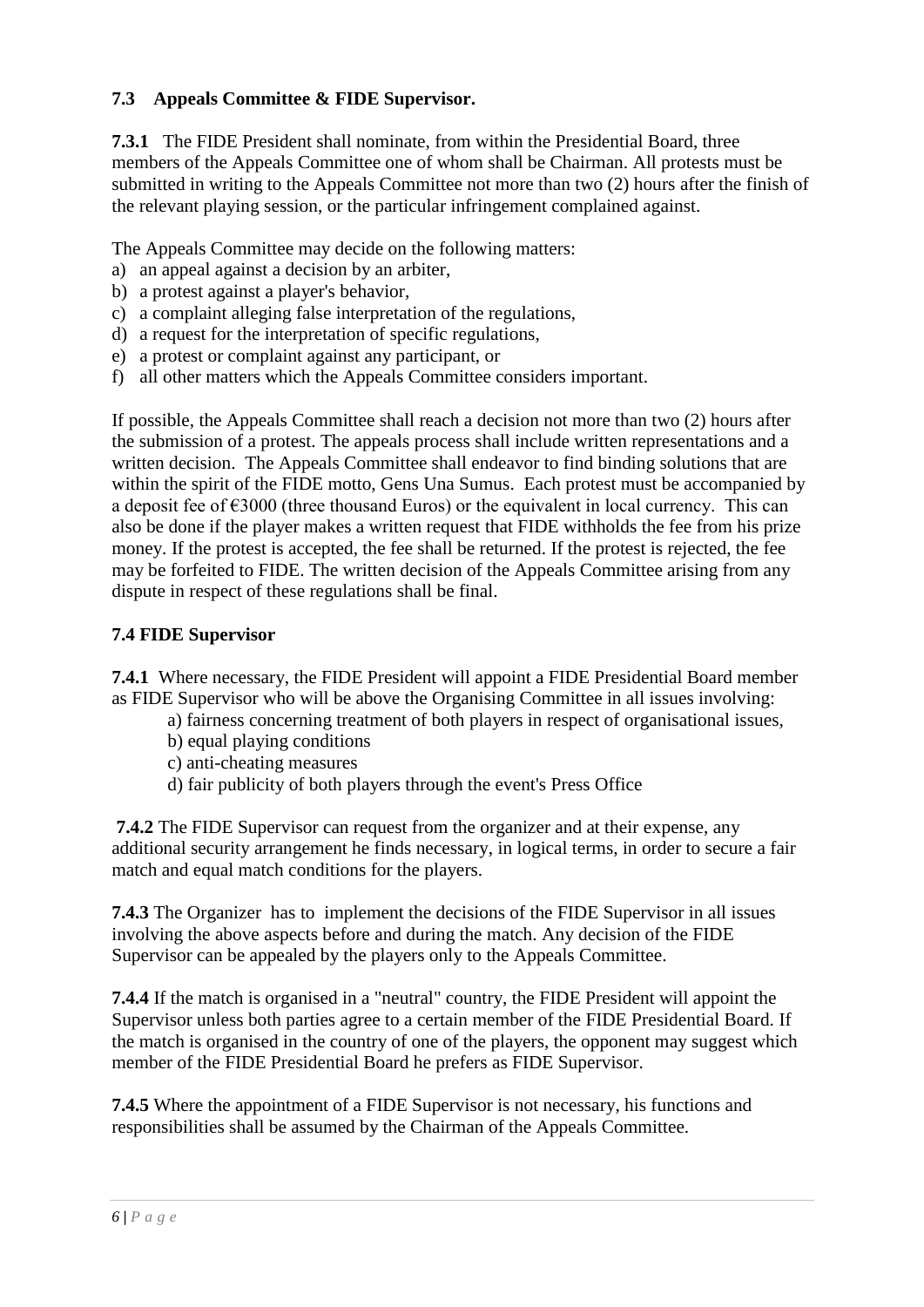### **8. Other arrangements**

**8.1** FIDE shall ensure the playing hall and its environs meet at least the requirements of the FIDE Regulations for the Organization of Top Level Tournaments (FIDE Handbook C.01).

**8.2** The playing venue shall be decorated with the FIDE flag, IOC flag, the flags of the host nation and the participating countries.

**8.3** For security and administrative reasons, all participants with their teams, FIDE officials and accompanying persons are expected to stay in the official hotel.

**8.4** After FIDE agrees with the Organizer on the arrangements in respect of the tournament hall, facilities, accommodation and meals, transportation, telecommunication, ceremonies, etc., no objections from the participants shall be accepted.

**8.5** During play, the Organizer shall provide, free of charge, snacks, coffee, tea and soft drinks for the players and the FIDE Principals. It is advisable that the same offer shall apply for press members.

### **9. Photography and Television**

**9.1** Only photographers and camera crew expressly authorized by the Press Officer may work in the playing venue.

a) Flash may be used only during the first five (5) minutes.

b) In tie-break games, flash may only be used in the first three (3) minutes. In case of 5 minutes and sudden death games, flash is not permitted; the use of cameras without flash may be permitted if the Arbiter in charge deems their use to be unobtrusive.

c) Television cameras must be unobtrusive and may only be used if the Chief Arbiter in charge deems their use to be unobtrusive.

d) An official photographer, designated by the Organizer with the approval of the Chief Arbiter shall be allowed to take photos at any time during the round without flash. FIDE reserves the right to use these photos on its website or printed material.

### **10. Ceremonies**

**10.1** The Opening Ceremony shall take place one day prior to the first round and the participants are required to take part.

**10.2** The program of the Opening Ceremony shall be supervised by FIDE. Cultural program and speeches totaling up to 60 minutes are usually welcome. FIDE Anthem, the Anthem of the hosting country and the anthems of the two players' countries shall be played.

**10.3** The Closing Ceremony shall take place not later than one day after the end of the event and the participants are required to take part. The Organizer shall provide a victory garland, a trophy and a gold medal for the winner and a silver medal for the loser. Anthem of the winner's country, FIDE Anthem and Anthem of the hosting country shall be played.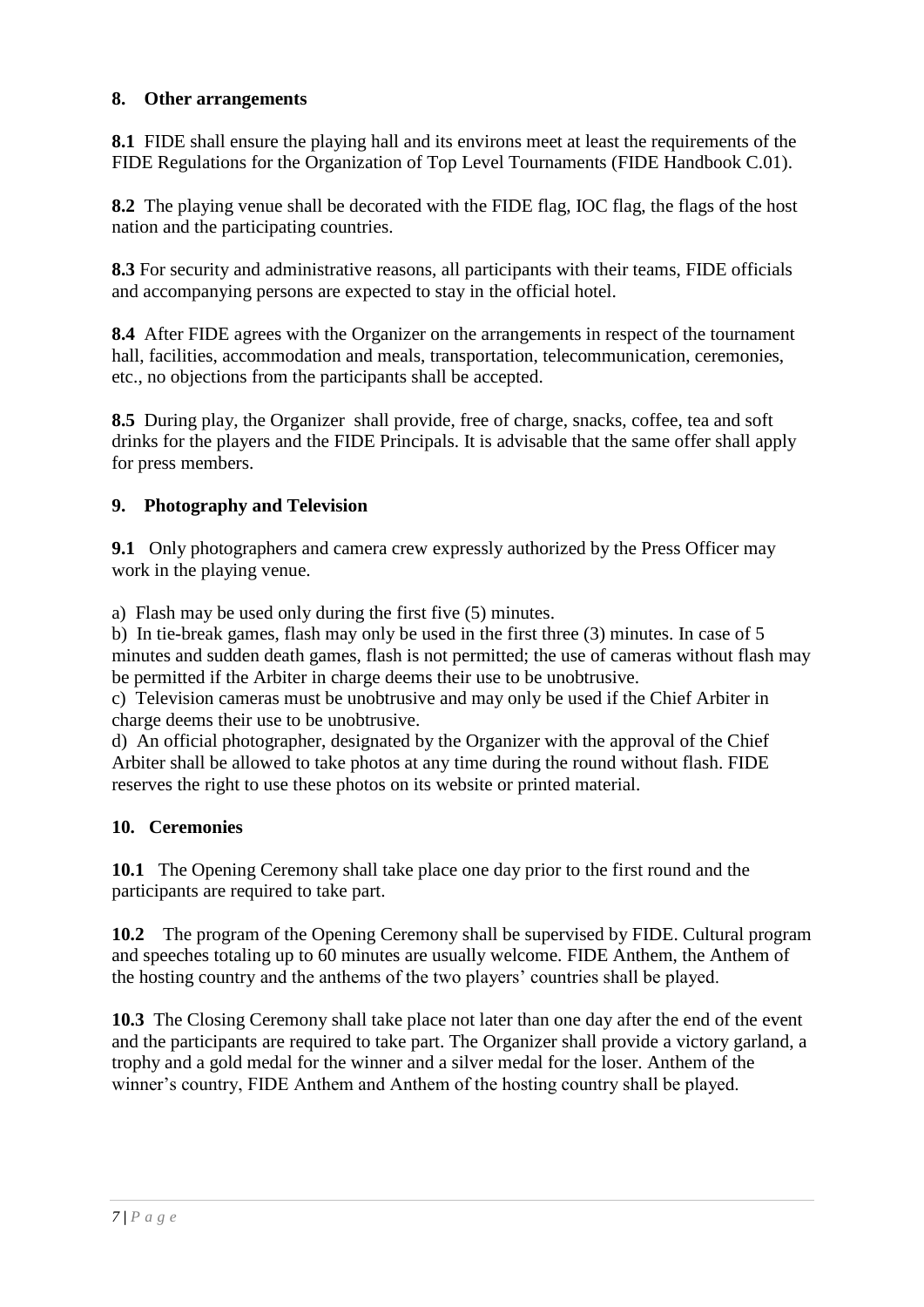### **11. Travel and Accommodation**

# **11.1 Travel.**

**11.1.1** The FIDE President has the right to first class travel by air, sea or rail, at the Organizer's ` expense. The FIDE Deputy President has the right to business class travel by air, sea or rail, at the Organizer's expense. All other Principals shall be provided with transport by air, sea or rail or, if they prefer, any other mode of transport that is not more costly to the Organizer than air travel. Any Principal making his own travel arrangements without the agreement of the Organizer does so entirely at his own risk.

**11.1.2** The Organizer shall contribute an amount of 4,000 (four thousand) euros towards the travel costs of each player's team.

### **11.2 Board and Lodging.**

**11.2.1** For the FIDE President a suite in a first class hotel should be provided. Extra expenses of the FIDE President will be covered by the Organizer.

**11.2.2** For the Deputy President a junior suite and for each FIDE Principal a double room (for 2 persons) should be provided in the official hotel of at least 4-stars.

**11.2.3** The organizer shall provide the players with free full board and lodging in a two-room junior suite in the official hotel of at least 4-stars. The organizer shall also provide free full board and lodging in a junior suite for the team manager and single rooms to four members of each player's team.

### **11.3 Meals**

For the FIDE Principals, they shall be given a specified allowance in local currency per day or by the provision of all meals in the restaurant of the hotel. The nature and amount shall be agreed between the Organizer and WCOC.

### **11.4 Local transportation.**

**11.4.1** If necessary, transfer from and to the airport will be provided by the Organizing Committee. For the FIDE President, a chauffeur-driven car shall be at his disposal during his stay. For the other Principals, a number of cars shall be made available; their use will depend on the location of the hotels, playing hall and Press Centre, and on the leisure activities of the Principals. Alternatively, a daily allowance in local currency may be provided, the amount to be agreed between the Organizer and WCOC.

**11.4.2** For each player, a chauffeur-driven car shall be at their disposal.

**11.5 Personnel –** The Organizer should provide sufficient personnel to assist in the playing hall, press room, VIP room, and at ceremonies according to the agreement made with the WCOC.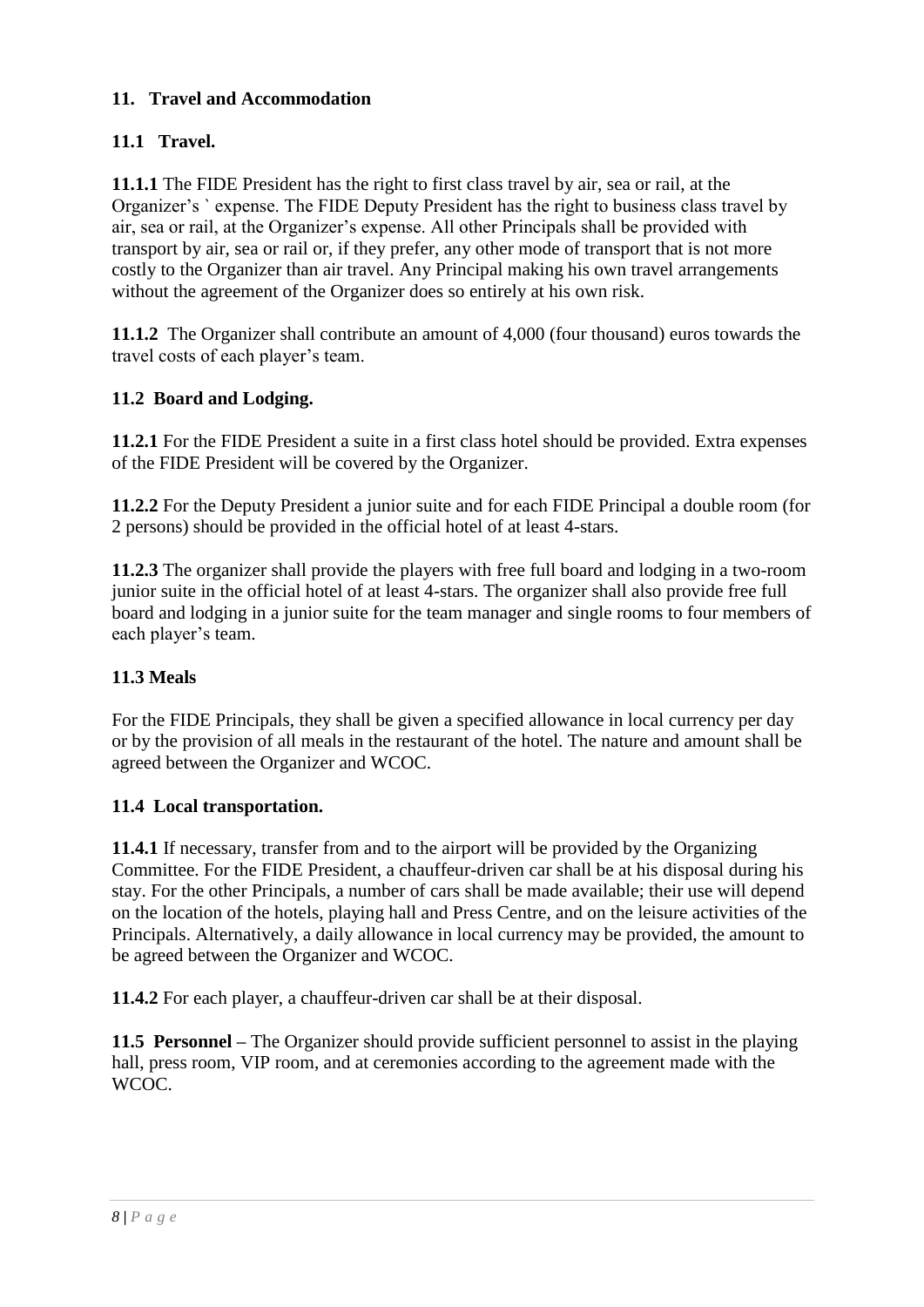### **12. Procedures concerning commercial aspects**

**12.1** FIDE, or its appointed commercial agency, retains all commercial and media rights of the FWCM 2013, including internet. These rights can be transferred to the organizer upon agreement.

**12.2** No proposed sponsor for the FWCM shall be in conflict with the regulations of the International Olympic Committee.

**12.3** The FIDE logo and the head of the corporate logo are displayed below:

**12.3.1**



The FIDE logo is represented above and will be displayed in a dark blue colour on a white background. The text describing any event must not be larger than twice the size of the word FIDE reproduced in the logo.

**12.3.2**



# **WORLD CHAMPIONSHIP MATCH 2013**

The event title of the match is represented above. The corporate logo should include the above on top and the text in any kind of printed or electronic media must not be larger than twice the size of the word FIDE reproduced in the logo.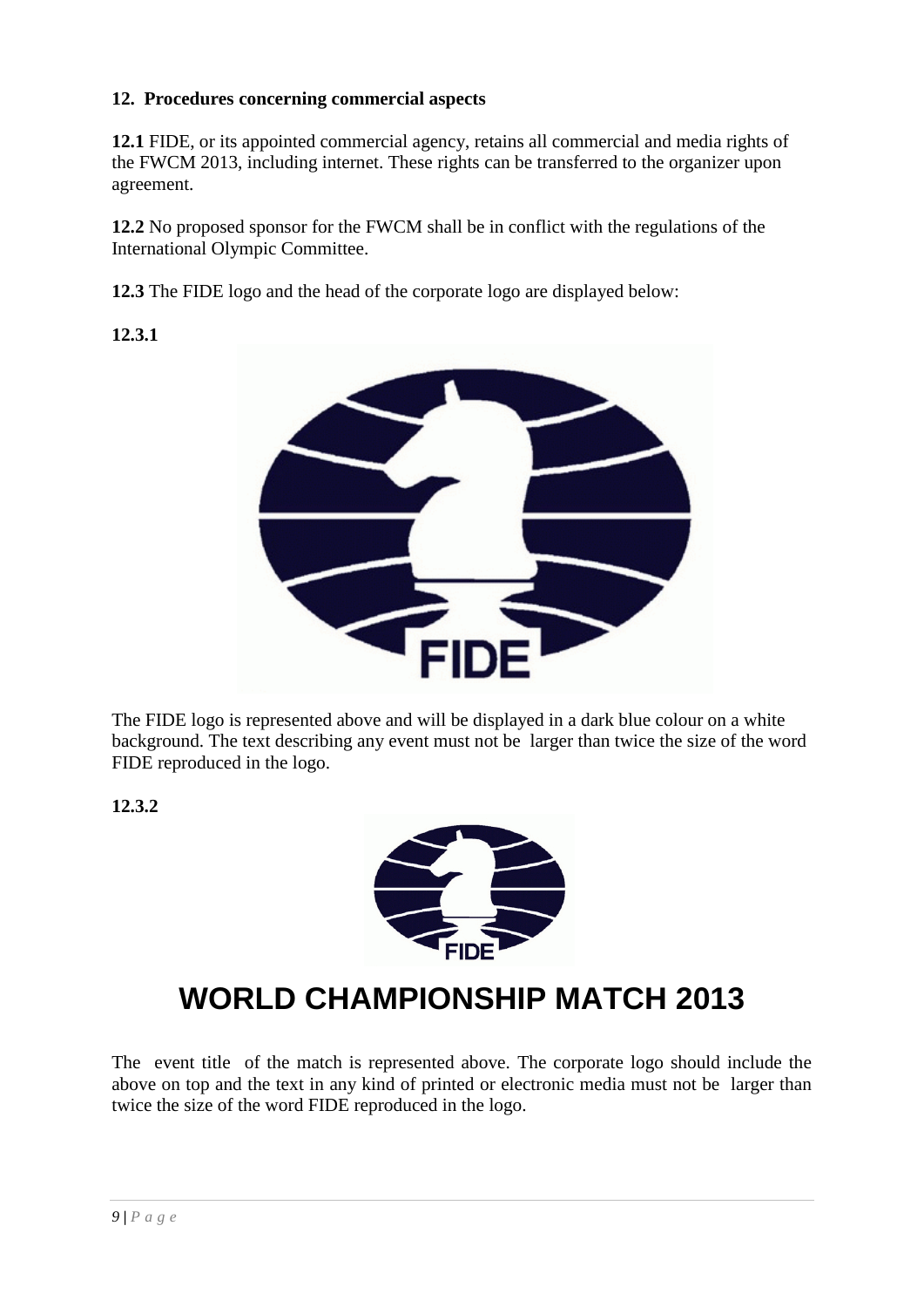### **12.4 FIDE Press Officer**

**12.4.1** The organizer will be responsible for managing, updating and reviewing the official web domain which will be used for the event: fwcm2013.fide.com All content will be reviewed and approved by the FIDE Press Officer. All live images, live broadcasting (Internet TV) pictures and all the other content for the full Match details will be carried on the official domain. The organizer shall not develop any other website.

**12.4.2** All activities of both FIDE and the organizer shall identify FIDE being the Governing Body of the World Chess Championship and the organizer being the organizer of the FWCM in close co-operation with FIDE. The organizer shall warrant that the official domain for the event will be managed in a professional way and furthermore that it will be capable of handling the traffic and publicity that is required for such events. Statistics of traffic and full reports on web performance will be provided to both FIDE and the organizer.

**12.4.3** The Organizer shall co-operate with the Press Officer concerning the accreditation and hospitality of foreign journalists and the media and the facilities available at the Press Centre. The Press Officer shall be a member of the panel at Press Conferences conducted during the match. In cases of conflicting information and press statements, the views expressed by the Press Officer shall be the authentic version.

### **13. Prize Fund**

**13.1** The prize fund of the match, provided by the organizer, should be a minimum of 1,000,000 (one million) euros, net of any applicable taxes. The prize fund will be divided 60% for the winner and 40% to the loser if the FWCM ends within the 12 regular games. In case the winner is decided by tie-break games, the winner shall receive 55% and the loser 45%.

**13.2** The organizer shall pay to FIDE an amount of 20% over and above the total prize fund, net of any applicable taxes.

**13.3** If the match is played in the country of one of the players, then the opponent shall receive 100,000 (one hundred thousand) euros from the Prize Fund. The balance of the Prize Fund shall then be shared in accordance to Article 13.1 above.

**13.4** Before the start of the FWCM, the players shall each receive 200,000 (two hundred thousand) euros in accordance to the terms of the contract to be signed with FIDE. This amount shall be deducted from the Prize Fund. The balance of their share of the Prize Fund shall be remitted to the players within ten days after the completion of the FWCM.

### **14. Other expenses**

- **14.1** The organizer shall pay to FIDE an additional 5% over and above the prize fund, net of any applicable taxes, to receive the commercial rights of the event.
- **14.2** The organizer shall pay to FIDE an additional 5% over and above the prize fund, net of any applicable taxes, for the budget of the FIDE Commission for World Championships and Olympiads. This budget includes all expenses of FIDE concerning inspections, meetings with the Organizer, stipend of FIDE Supervisor (where appointed), other meetings of the WCOC, etc.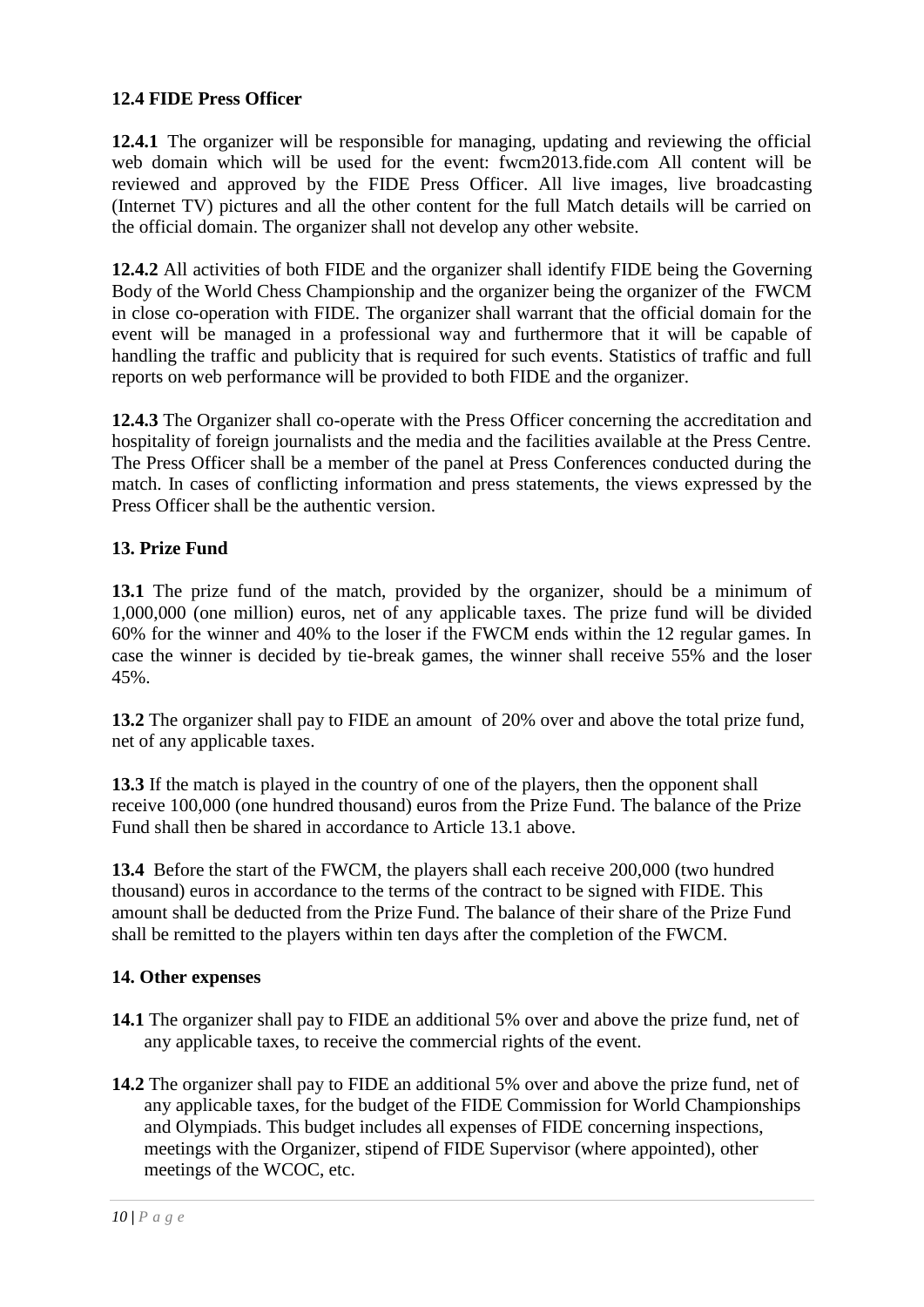**14.3** If required by FIDE, the organizer will provide an electronic device to block all mobile signals around the playing area of the FWCM. The total cost should be included in the budget of the organizer and will not exceed the amount of 8,000 (eight thousand) euros.

**14.4** If the FWCM is played in the country of one of the players, the organizer shall provide an amount of 3,000 euros to the opponent as compensation for transportation and hospitality for inspection visits.

**14.5** The stipends to be paid to the FIDE Principals of the FWCM are (in euros):

| <b>Chairman of Appeals Committee:</b> | 7,500                    |
|---------------------------------------|--------------------------|
| Two members of Appeals Committee:     | 9,000 (4,500 euros each) |
| Chief Arbiter:                        | 6,000                    |
| Deputy Arbiter:                       | 4,000                    |
| Press Officer:                        | 4,000                    |
| <b>FIDE Medical Commission:</b>       | 2,000                    |

### **15. Selection of the Organizer.**

**15.1** Any federation that is a member of FIDE or any sponsor may bid for the World Championship Match (FWCM). FIDE shall consult the federation where the sponsor proposes to hold the FWCM. If the federation refuses or is unable to co-operate, FIDE may still accept a proposal from a potential sponsor.

No proposed sponsor shall be in conflict with the regulations of the International Olympic Committee.

**15.2** Each proposal shall contain the following particulars:

**a)** Proposed exact dates of the event in November 2013 as per FIDE calendar.

**b)** Proposed tournament venue.

**c)** Proposed prize fund for the players (minimum 1,000,000 euros & should be offered net of any applicable taxes).

**d)** The contribution to FIDE (net of any applicable taxes and not less than 20% of the prize money) as stipulated in Article 13.2 of the Rules & Regulations of the FIDE World Championship Match 2013.

**e)** Commitment to cover all financial obligations to FIDE, in accordance with Article 14 of the Rules & Regulations of the FIDE World Championship Match 2013.

**f)** Commitment to cover all organizational costs, in accordance with the match regulations. **g)** Category of official hotel (minimum 4 stars), and name if possible, with special room rates including meals.

**h)** A statement that the applicant accepts the regulations of the match without any reservations.

**i)** An invitation for at least two members of the WCOC to inspect the proposed venue and examine the other conditions, with all travel/hotel expenses paid by the bidder.

**j)** Any bank guarantees as described in the bidding procedure.

**k)** The applicant's name, signatures and authentication.

**15.3** FIDE may exercise the right to reject any bid application.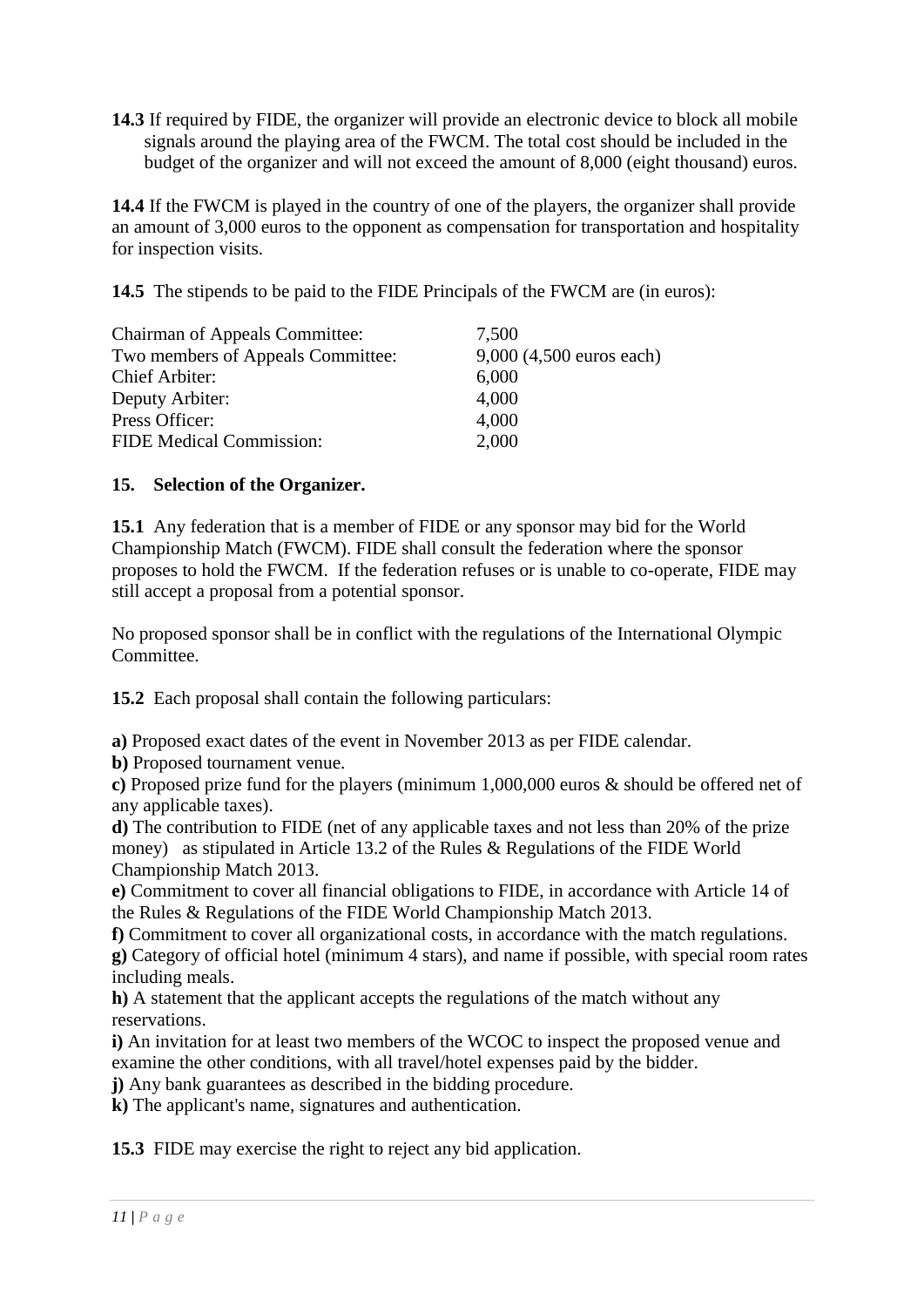**15.4** Each proposal shall be accompanied by an invitation to at least two members of the WCOC to inspect the proposed venue and examine the other conditions, with all expenses paid by the bidder.

**15.5** The FIDE Presidential Board shall decide which applicant shall be chosen. The decision reached shall be based on the following criteria, which are to be viewed as a whole:

a) prize fund b) covering of organizational costs c) playing conditions d) providing visas to all players, trainers and officials. e) security assistance for all players and officials. f) chess activity both actual and potential in the country hosting the FWCM. g) media possibilities h) potential development of chess worldwide.

i) climatic conditions during the period of the tournament

j) taxation conditions in the hosting country in respect of the prize fund.

If a Presidential Board meeting cannot be held, the FIDE President takes the decision in consultation with the WCOC.

### **15.6 Contract and Payments**

**15.6.1** After the organizer has been selected, FIDE and the organizer shall sign a contract covering the organization of the FWCM and the terms of payments.

**15.6.2** In the case whereby the organizer has put forward a bank guarantee, the following deadlines shall be strictly adhered to: 50% of the Prize Fund to be paid into the FIDE account before 31 May 2013; the balance of the Prize Fund and all other financial obligations must be paid before 31 August 2013.

The FIDE bank account details:

Bank: UBS Address: Case Postale, 1002 Lausanne, Switzerland Bank code / SWIFT: UBSWCHZH80A Euro account number: 243-342087.63Y IBAN: CH54 0024 3243 3420 8763 Y Account holder's name: Federation Internationale Des Echecs

**16. Other**: At any time in the course of the application of these regulations, any grounds that are not covered or any unforeseen event shall be referred to the FIDE President, for final decision.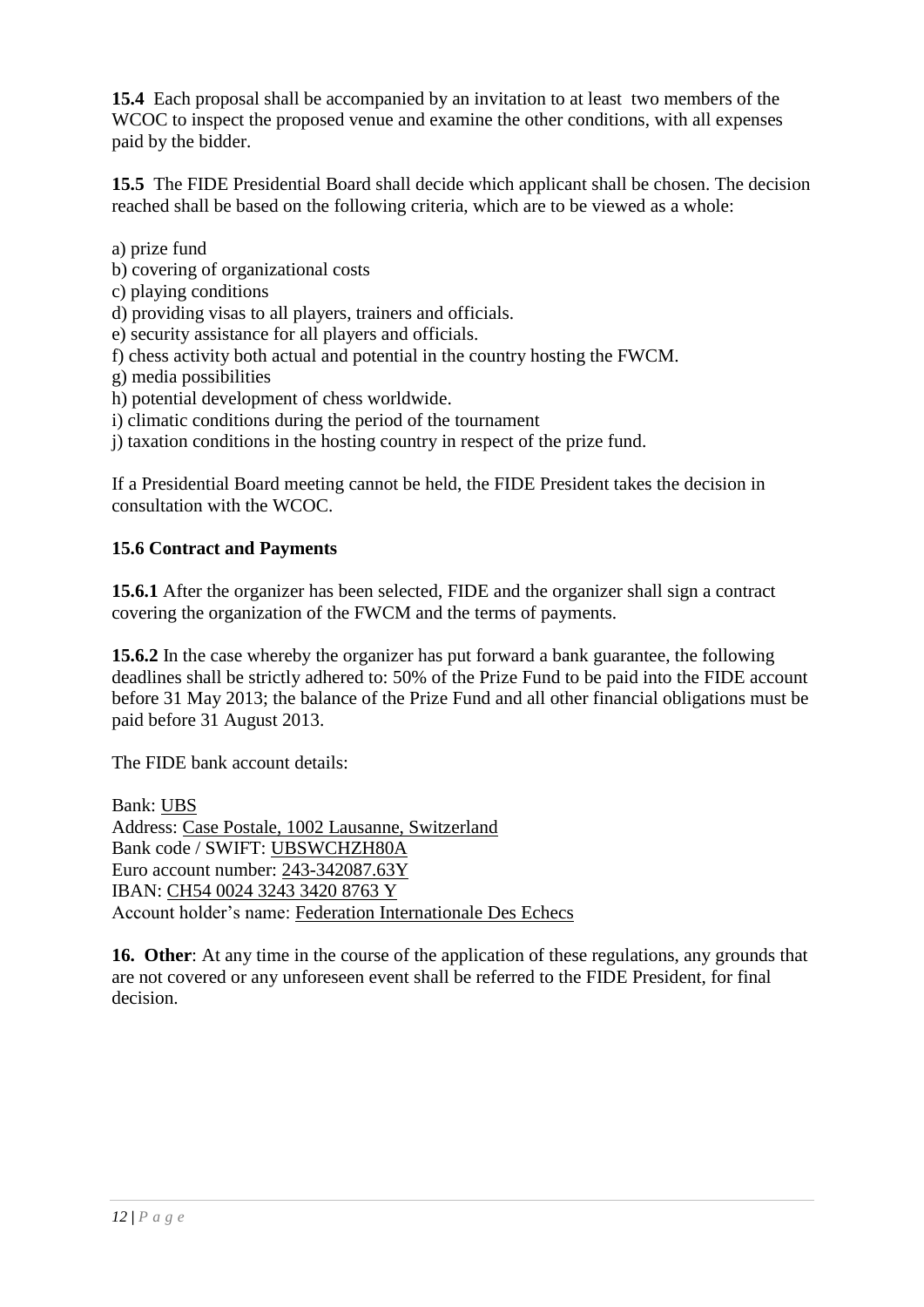# **ANNEX 1**

# **WORLD CHAMPIONSHIP TECHNICAL REGULATIONS**

# **BASIC RULES OF PLAY**

### **Article 1: The nature and objectives of the game of chess**

- 1.1 The game of chess is played between two opponents who move their pieces alternately on a square board called a 'chessboard'. The player with the white pieces commences the game. A player is said to 'have the move', when his opponent's move has been 'made'. (See Article 6.7)
- 1.2 The objective of each player is to place the opponent's king 'under attack' in such a way that the opponent has no legal move. The player who achieves this goal is said to have 'checkmated' the opponent's king and to have won the game. Leaving one's own king under attack, exposing one's own king to attack and also 'capturing' the opponent's king are not allowed. The opponent whose king has been checkmated has lost the game.
- 1.3 If the position is such that neither player can possibly checkmate, the game is drawn.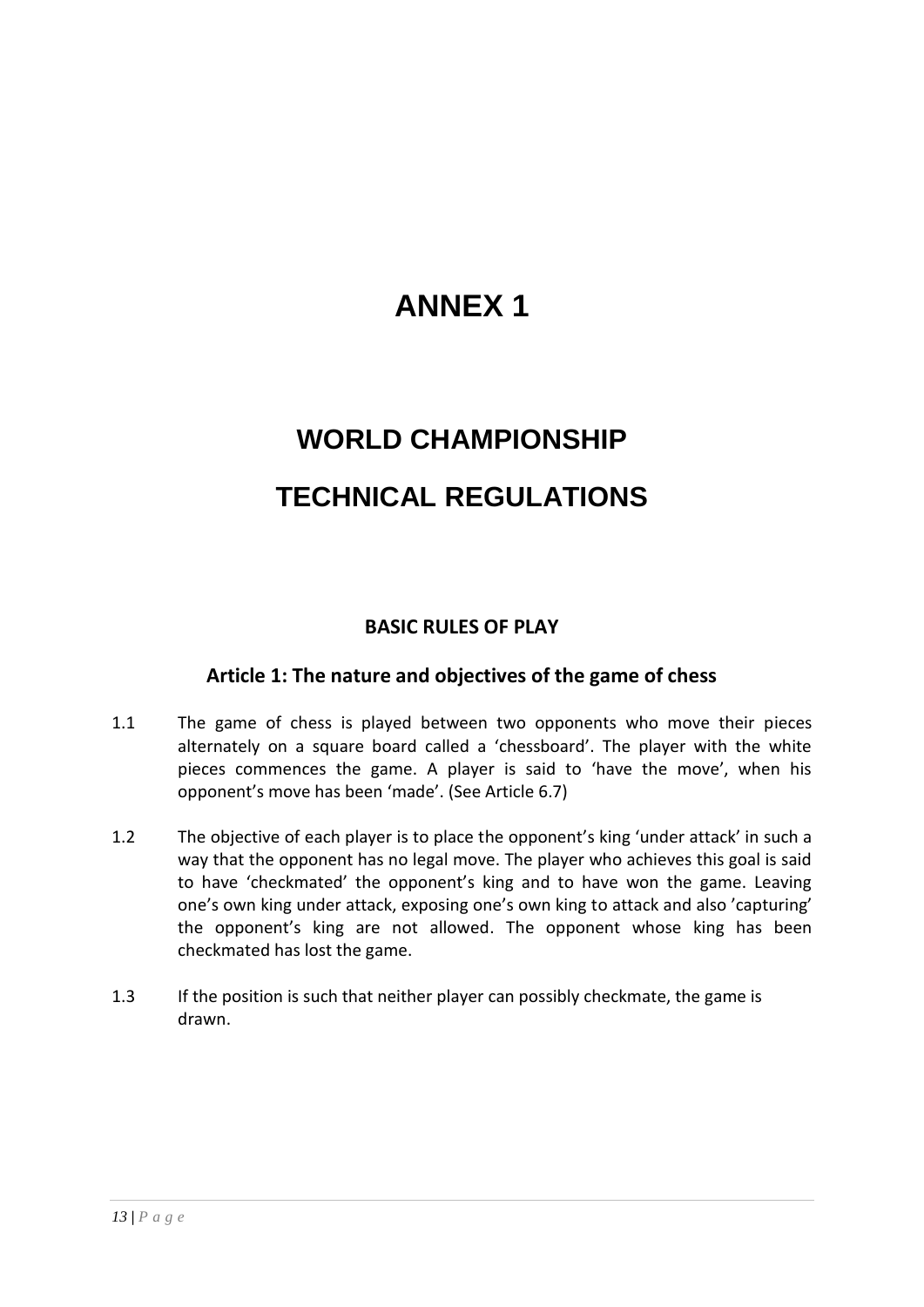# **Article 2: The initial position of the pieces on the chessboard**

- 2.1 The chessboard is composed of an 8 x 8 grid of 64 equal squares alternately light (the 'white' squares) and dark (the 'black' squares). The chessboard is placed between the players in such a way that the near corner square to the right of the player is white.
- 2.2 At the beginning of the game one player has 16 light-coloured pieces (the 'white' pieces); the other has 16 dark-coloured pieces (the 'black' pieces).

These pieces are as follows:

| A white king      | usually indicated by the symbol |
|-------------------|---------------------------------|
| A white queen     | usually indicated by the symbol |
| Two white rooks   | usually indicated by the symbol |
| Two white bishops | usually indicated by the symbol |
| Two white knights | usually indicated by the symbol |
| Eight white pawns | usually indicated by the symbol |
| A black king      | usually indicated by the symbol |
| A black queen     | usually indicated by the symbol |
| Two black rooks   | usually indicated by the symbol |
| Two black bishops | usually indicated by the symbol |
| Two black knights | usually indicated by the symbol |
| Eight black pawns | usually indicated by the symbol |

医病学的变形

魚

么

2.3 The initial position of the pieces on the chessboard is as follows:



2.4 The eight vertical columns of squares are called 'files'. The eight horizontal rows of squares are called 'ranks'. A straight line of squares of the same colour, running from one edge of the board to an adjacent edge, is called a 'diagonal'.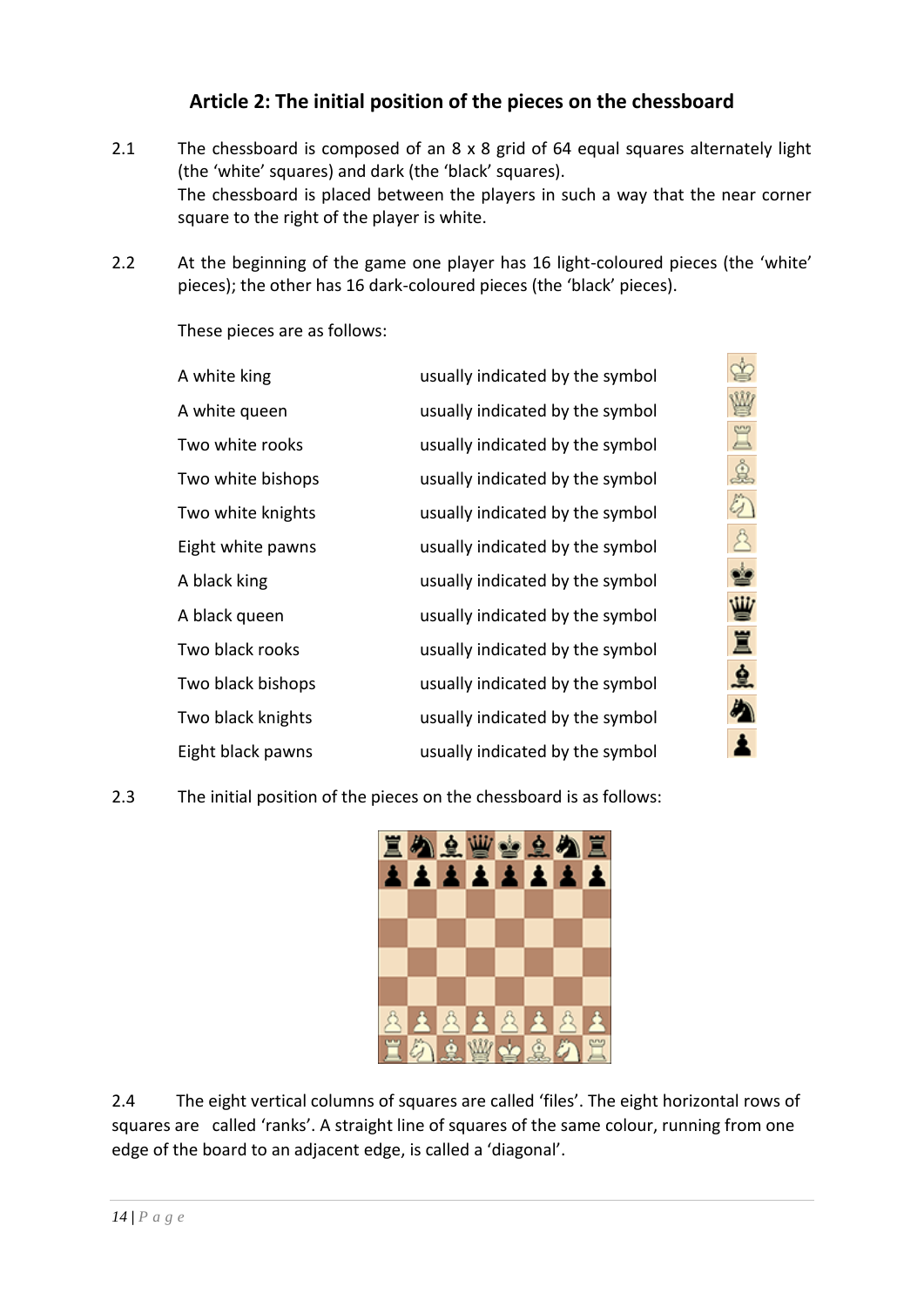# **Article 3: The moves of the pieces**

3.1 It is not permitted to move a piece to a square occupied by a piece of the same colour. If a piece moves to a square occupied by an opponent's piece the latter is captured and removed from the chessboard as part of the same move. A piece is said to attack an opponent's piece if the piece could make a capture on that square according to the Articles 3.2 to 3.8.

A piece is considered to attack a square, even if such a piece is constrained from moving to that square because it would then leave or place the king of its own colour under attack.

3.2 The bishop may move to any square along a diagonal on which it stands.



3.3 The rook may move to any square along the file or the rank on which it stands.



3.4 The queen may move to any square along the file, the rank or a diagonal on which it stands.

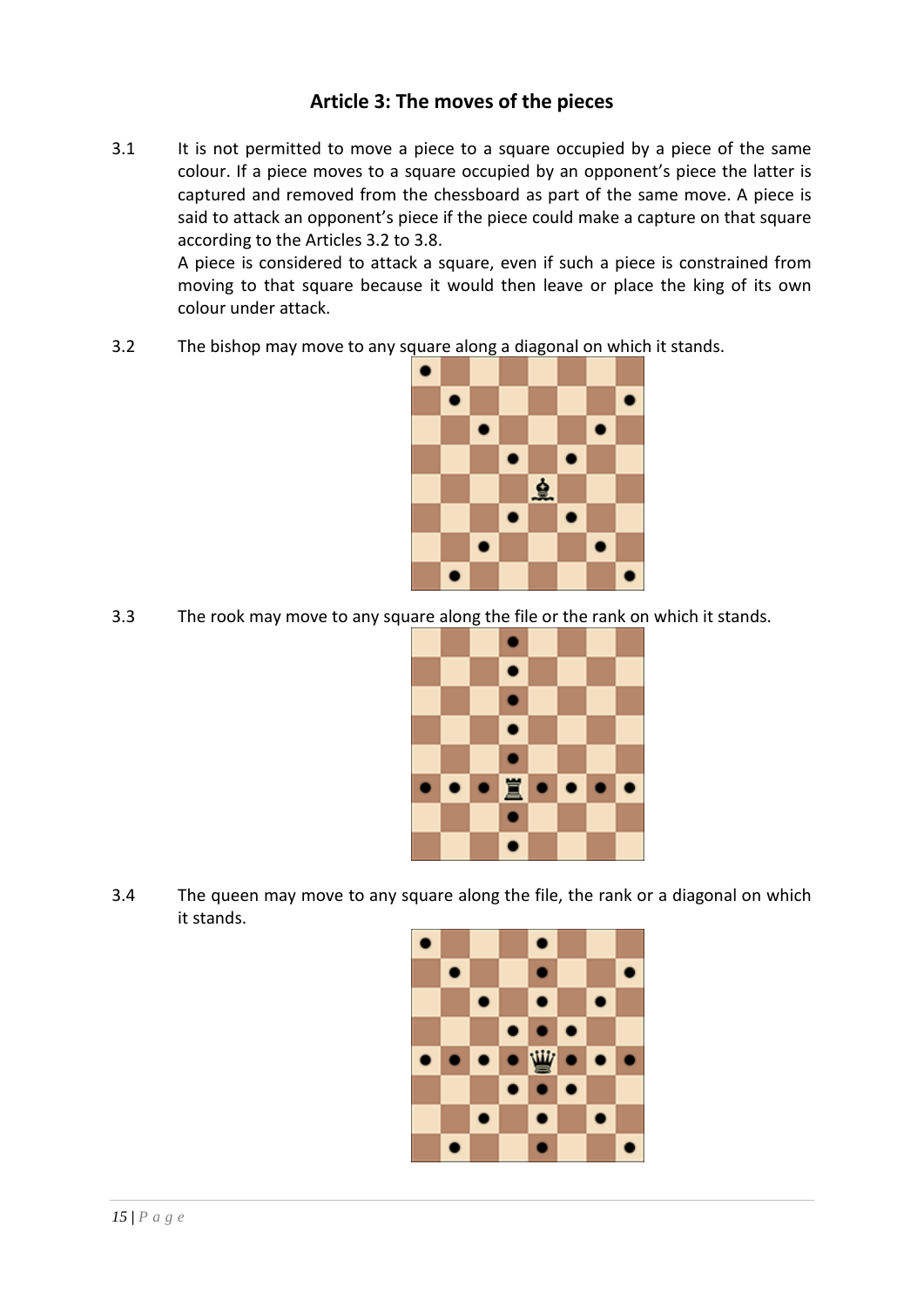- 3.5 When making these moves the bishop, rook or queen may not move over any intervening pieces.
- 3.6 The knight may move to one of the squares nearest to that on which it stands but not on the same rank, file or diagonal.



- 3.7 a. The pawn may move forward to the unoccupied square immediately in front of it on the same file, or
	- b. on its first move the pawn may move as in 3.7.a or alternatively it may advance two squares

along the same file provided both squares are unoccupied, or

c. the pawn may move to a square occupied by an opponent's piece, which is diagonally in front of it on an adjacent file, capturing that piece.

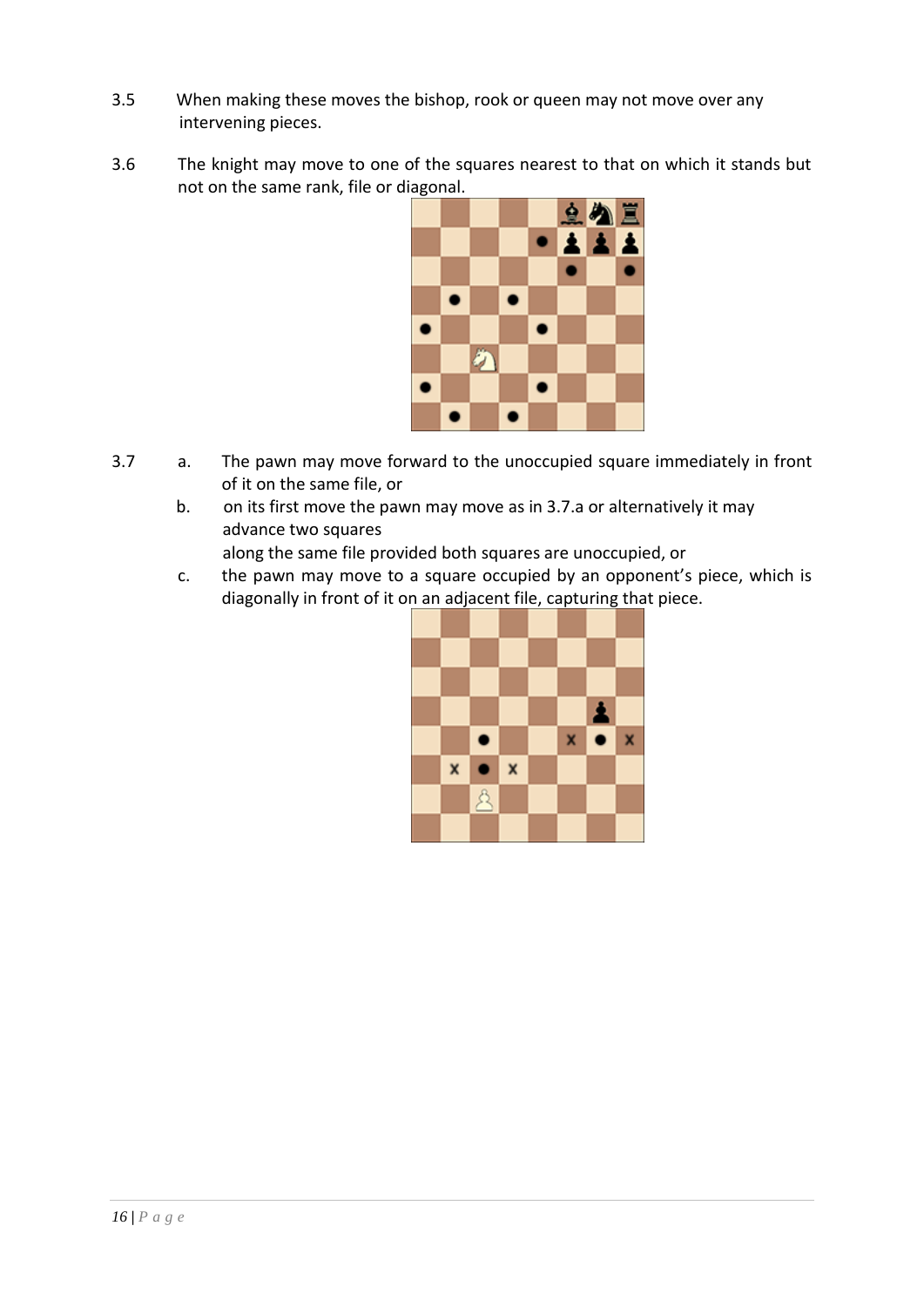d. A pawn attacking a square crossed by an opponent's pawn which has advanced two squares in one move from its original square may capture this opponent's pawn as though the latter had been moved only one square. This capture is only legal on the move following this advance and is called an 'en passant' capture.



- e. When a pawn reaches the rank furthest from its starting position it must be exchanged as part of the same move on the same square for a new queen, rook, bishop or knight of the same colour. The player's choice is not restricted to pieces that have been captured previously. This exchange of a pawn for another piece is called 'promotion' and the effect of the new piece is immediate.
- 3.8 a. There are two different ways of moving the king: by moving to any adjoining square not attacked by one or more of the opponent's pieces



or by 'castling'. This is a move of the king and either rook of the same colour along the player's first rank, counting as a single move of the king and executed as follows: the king is transferred from its original square two squares towards the rook on its original square, then that rook is transferred to the square the king has just crossed.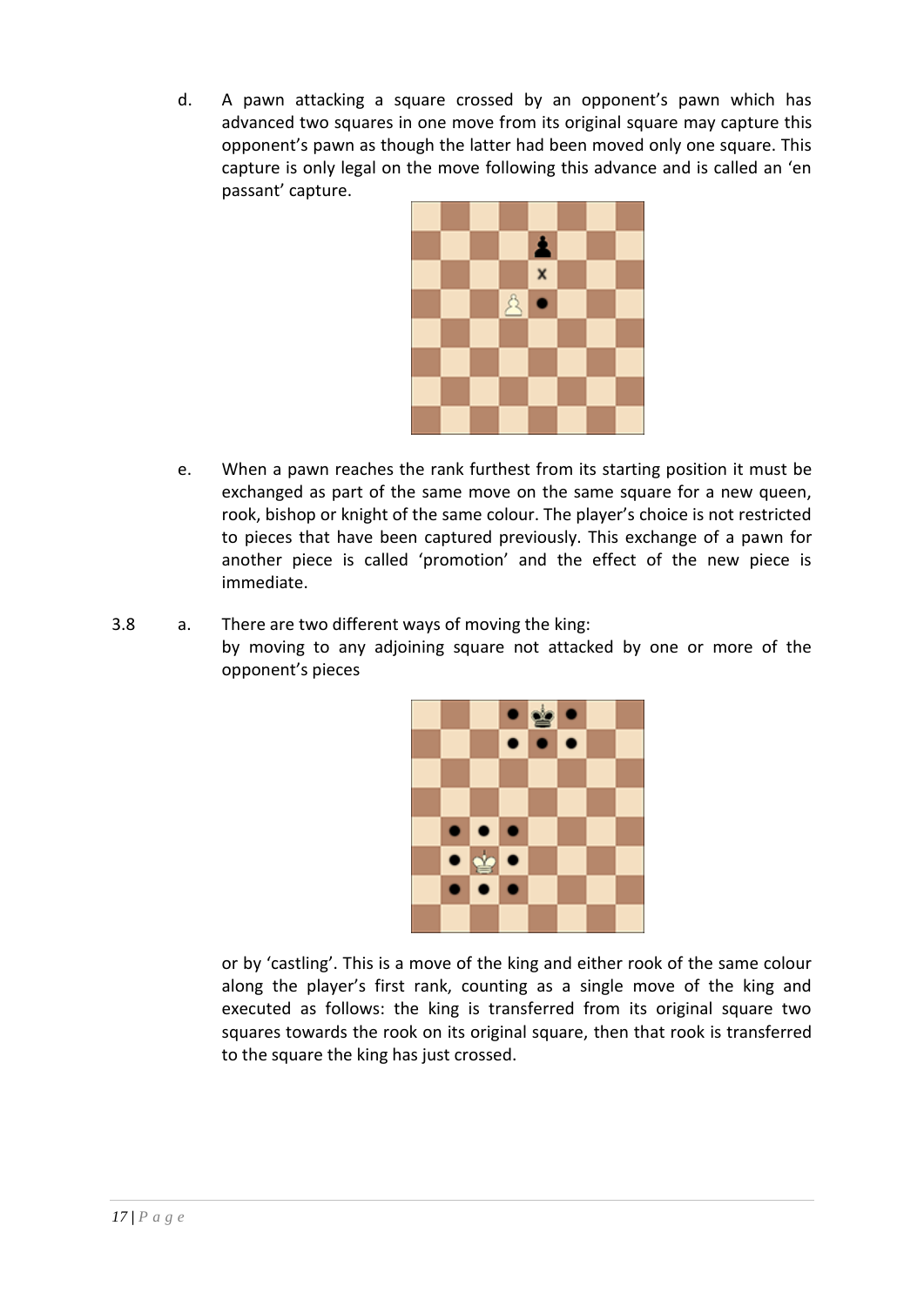

*Before white kingside castling After white kingside castling*









*Before black kingside castling After black kingside castling*

- b. (1) The right to castle has been lost:
	- [a] if the king has already moved, or
	- [b] with a rook that has already moved.
	- (2) Castling is prevented temporarily:
		- [a] if the square on which the king stands, or the square which it must cross, or the square which it is to occupy, is attacked by one or more of the opponent's pieces, or
		- [b] if there is any piece between the king and the rook with which castling is to be effected.
- 3.9 The king is said to be 'in check' if it is attacked by one or more of the opponent's pieces, even if such pieces are constrained from moving to that square because they would then leave or place their own king in check. No piece can be moved that will either expose the king of the same colour to check or leave that king in check.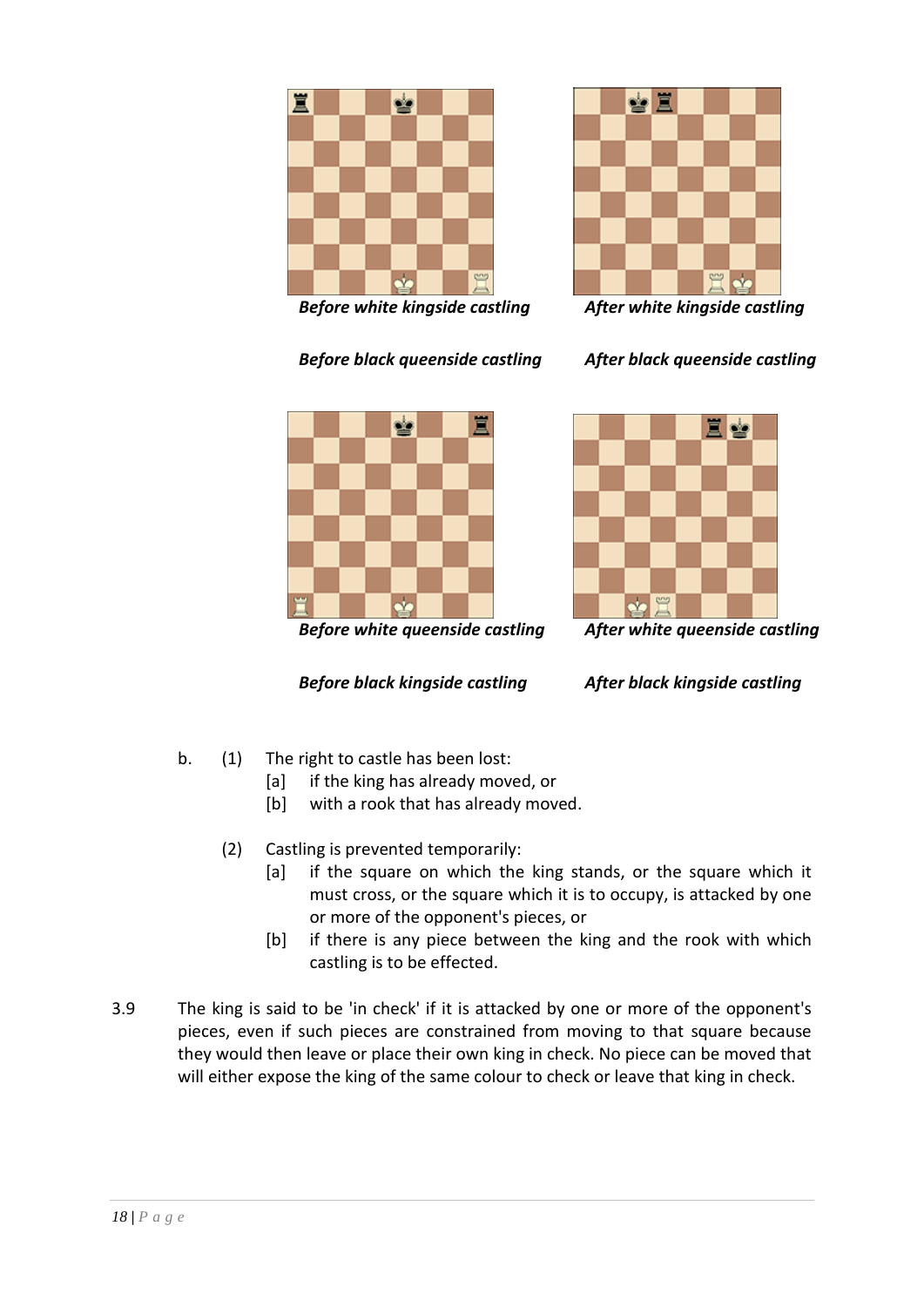# **Article 4: The act of moving the pieces**

- 4.1 Each move must be made with one hand only.
- 4.2 Provided that he first expresses his intention (for example by saying "j'adoube" or "I adjust"), the player having the move may adjust one or more pieces on their squares.
- 4.3 Except as provided in Article 4.2, if the player having the move deliberately touches on the chessboard:
	- a. one or more of his own pieces, he must move the first piece touched which can be moved
	- b. one or more of his opponent's pieces, he must capture the first piece touched which can be captured
	- c. one piece of each colour, he must capture the opponent's piece with his piece or, if this is illegal, move or capture the first piece touched which can be moved or captured. If it is unclear, whether the player's own piece or his opponent's was touched first, the player's own piece shall be considered to have been touched before his opponent's.
- 4.4 If a player having the move:
	- a. deliberately touches his king and rook he must castle on that side if it is legal to do so
	- b. deliberately touches a rook and then his king he is not allowed to castle on that side on that move and the situation shall be governed by Article 4.3.a
	- c. intending to castle, touches the king or king and rook at the same time, but castling on that side is illegal, the player must make another legal move with his king (which may include castling on the other side). If the king has no legal move, the player is free to make any legal move
	- d. promotes a pawn, the choice of the piece is finalised, when the piece has touched the square of promotion.
- 4.5 If none of the pieces touched can be moved or captured, the player may make any legal move.
- 4.6 When, as a legal move or part of a legal move, a piece has been released on a square, it cannot be moved to another square on this move. The move is then considered to have been made:
	- a. in the case of a capture, when the captured piece has been removed from the chessboard and the player, having placed his own piece on its new square, has released this capturing piece from his hand
	- b. in the case of castling, when the player's hand has released the rook on the square previously crossed by the king. When the player has released the king from his hand, the move is not yet made, but the player no longer has the right to make any move other than castling on that side, if this is legal
	- c. in the case of the promotion of a pawn, when the pawn has been removed from the chessboard and the player's hand has released the new piece after placing it on the promotion square. If the player has released from his hand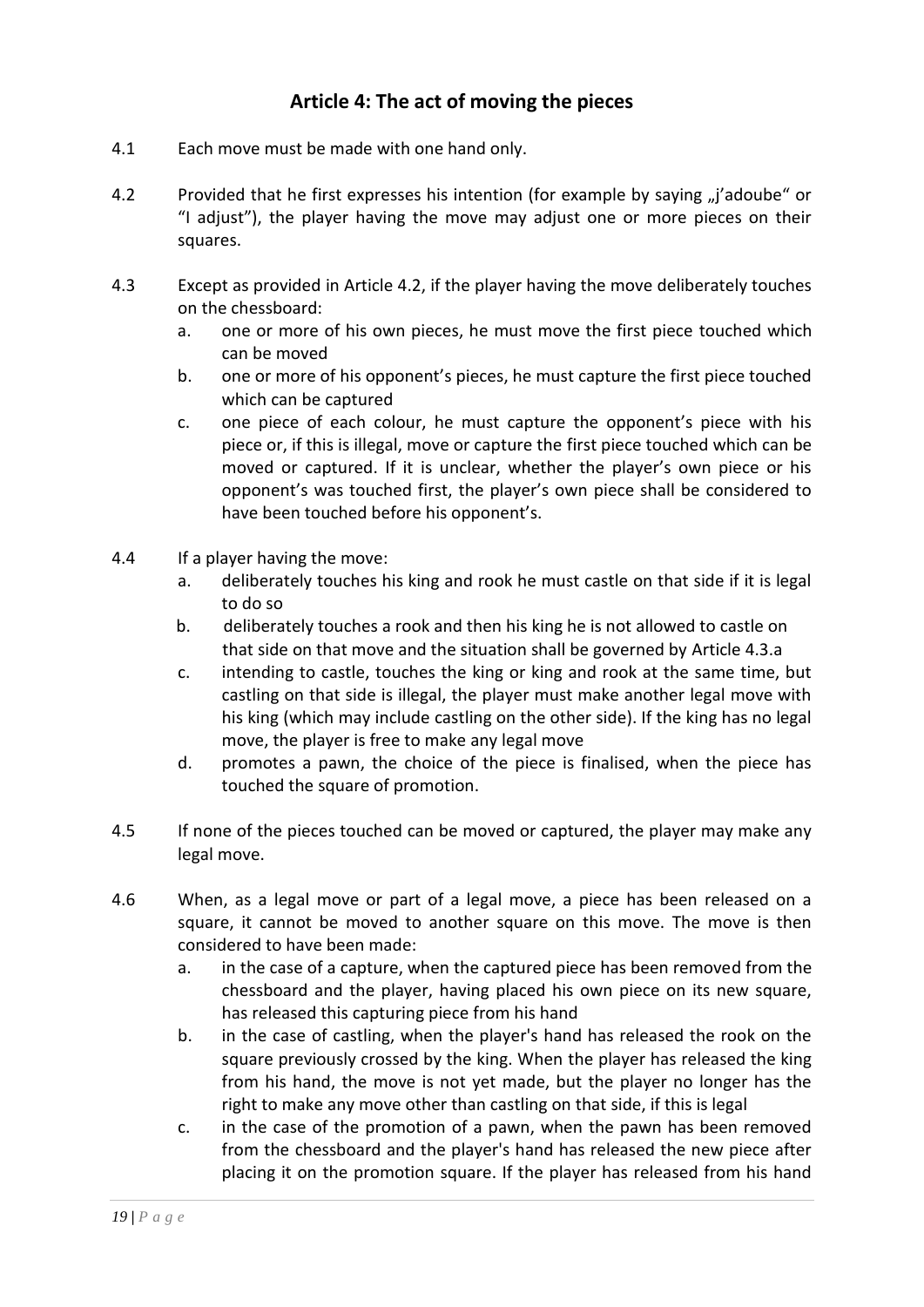the pawn that has reached the promotion square, the move is not yet made, but the player no longer has the right to play the pawn to another square.

The move is called legal when all the relevant requirements of Article 3 have been fulfilled. If the move is not legal, another move shall be made instead as per Article 4.5.

4.7 A player forfeits his right to a claim against his opponent's violation of Article 4 once he deliberately touches a piece.

# **Article 5: The completion of the game**

- 5.1 a. The game is won by the player who has checkmated his opponent's king. This immediately ends the game, provided that the move producing the checkmate position was a legal move.
	- b. The game is won by the player whose opponent declares he resigns. This immediately ends the game.
- 5.2 a. The game is drawn when the player to move has no legal move and his king is not in check. The game is said to end in 'stalemate'. This immediately ends the game, provided that the move producing the stalemate position was legal.
	- b. The game is drawn when a position has arisen in which neither player can checkmate the opponent's king with any series of legal moves. The game is said to end in a 'dead position'. This immediately ends the game, provided that the move producing the position was legal. (See Article 9.6)
	- c. The game is drawn upon agreement between the two players during the game. This immediately ends the game. (See Article 9.1)
	- d. The game may be drawn if any identical position is about to appear or has appeared on the chessboard at least three times. (See Article 9.2)
	- e. The game may be drawn if each player has made at least the last 50 consecutive moves without the movement of any pawn and without any capture. (See Article 9.3)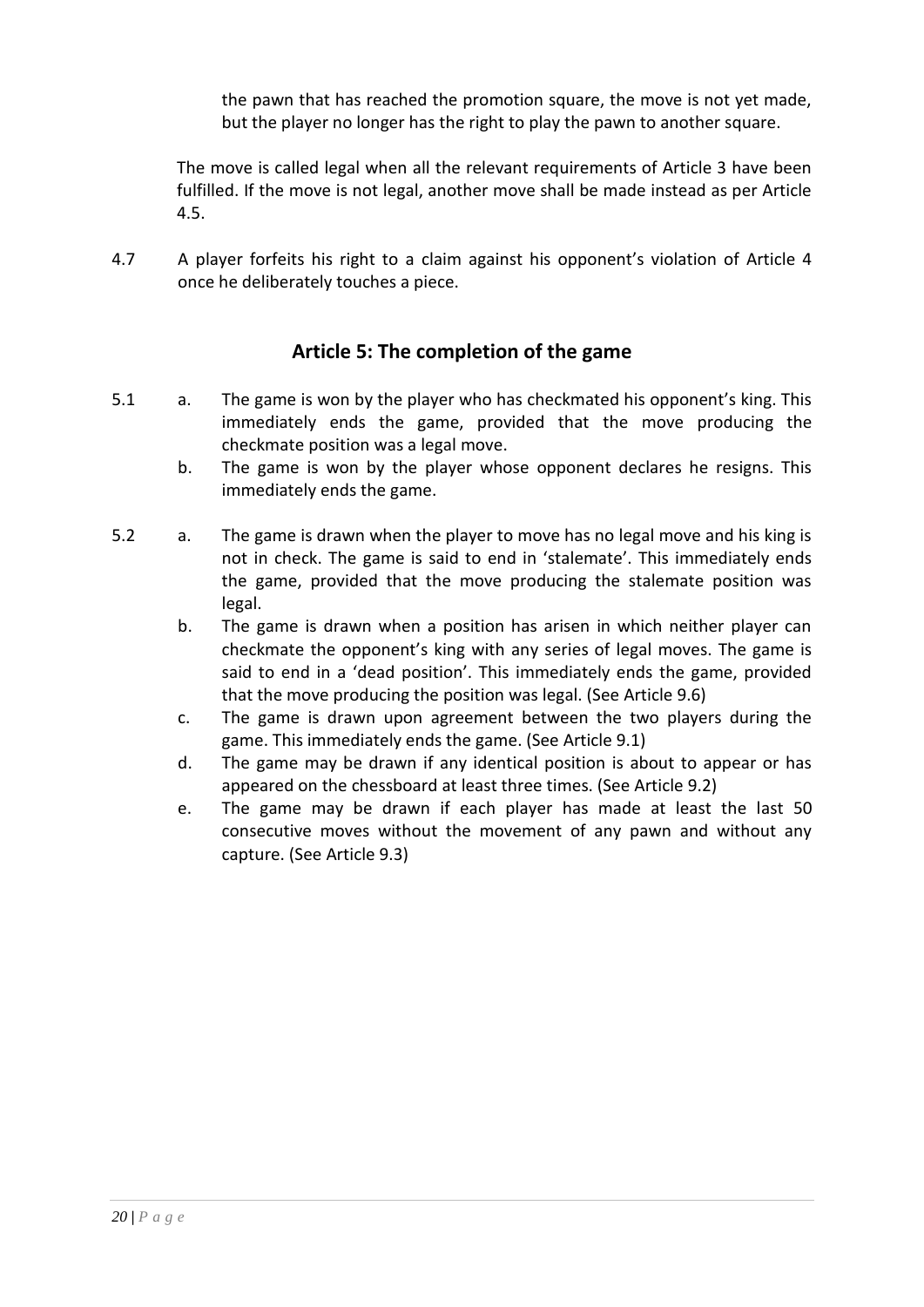# **COMPETITION RULES**

# **Article 6: The chess clock**

- 6.1 'Chess clock' means a clock with two time displays, connected to each other in such a way that only one of them can run at one time. 'Clock' in the Laws of Chess, means one of the two time displays. Each time display has a 'flag'. 'Flag fall' means the expiration of the allotted time for a player.
- 6.2 a. When using a chess clock, each player must make a minimum number of moves or all moves in an allotted period of time and/or may be allocated an additional amount of time with each move. All these must be specified in advance.
	- b. The time saved by a player during one period is added to his time available for the next period, except in the 'time delay' mode. In the time delay mode both players receive an allotted 'main thinking time'. Each player also receives a 'fixed extra time' with every move. The countdown of the main time only commences after the fixed time has expired. Provided the player stops his clock before the expiration of the fixed time, the main thinking time does not change, irrespective of the proportion of the fixed time used.
- 6.3 Immediately after a flag falls, the requirements of article 6.2 a. must be checked.
- 6.4 Before the start of the game the arbiter decides where the chess clock is placed.
- 6.5 At the time determined for the start of the game the clock of the player who has the white pieces is started.
- 6.6 a. Any player who arrives at the chessboard after the start of the session shall lose the game. Thus the default time is 0 minutes. The rules of a competition may specify otherwise.
	- b. If the rules of a competition specify a different default time, the following shall apply. If neither player is present initially, the player who has the white pieces shall lose all the time that elapses until he arrives, unless the rules of the competition specify or the arbiter decides otherwise.
- 6.7 a. During the game each player, having made his move on the chessboard, shall stop his own clock and start his opponent's clock. A player must always be allowed to stop his clock. His move is not considered to have been completed until he has done so, unless the move that was made ends the game. (See the Articles 5.1.a, 5.2.a, 5.2.b, 5.2.c and 9.6) The time between making the move on the chessboard and stopping his own clock and starting his opponent's clock is regarded as part of the time allotted to the player.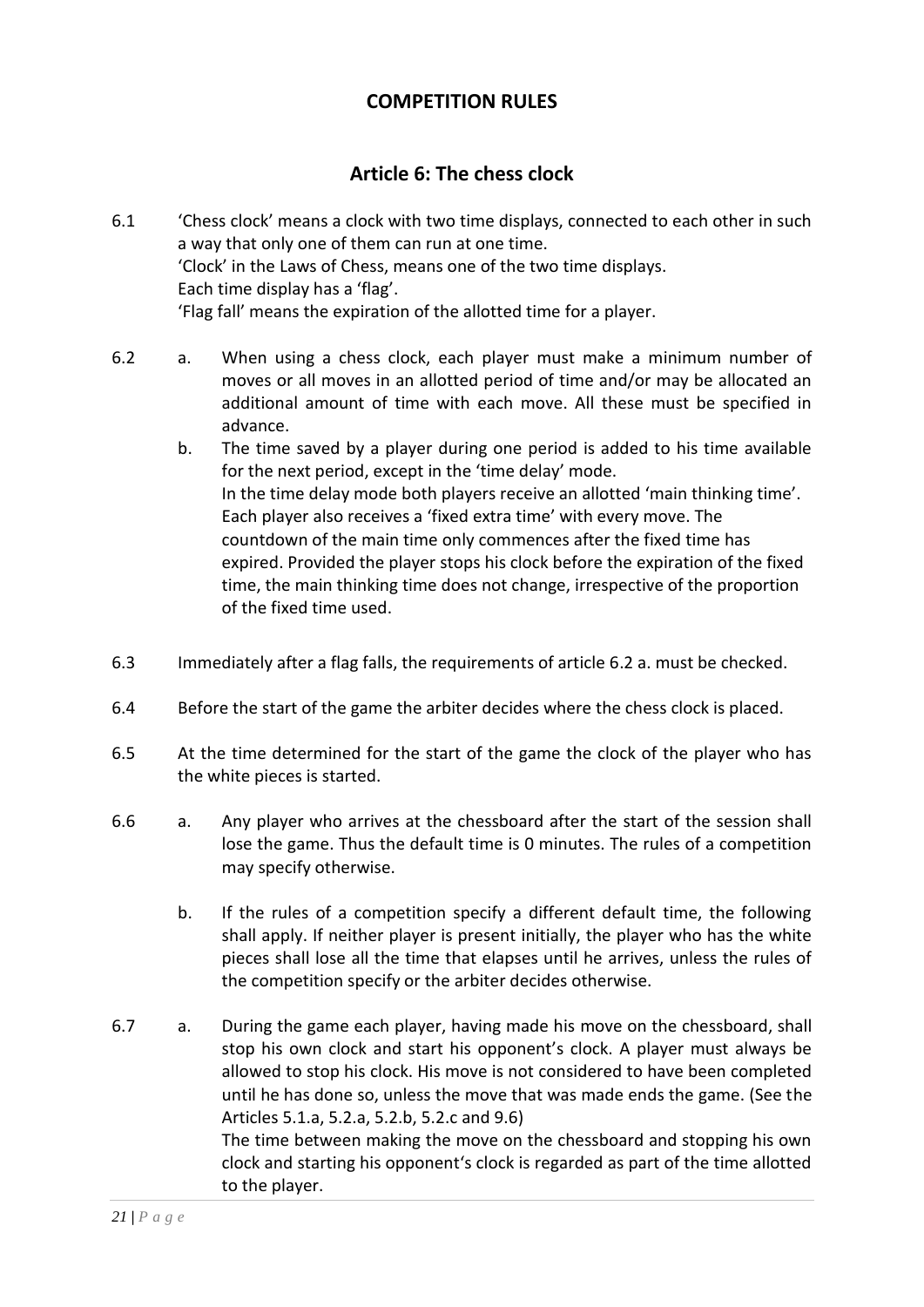- b. A player must stop his clock with the same hand as that with which he made his move. It is forbidden for a player to keep his finger on the button or to 'hover' over it.
- c. The players must handle the chess clock properly. It is forbidden to punch it forcibly, to pick it up or to knock it over. Improper clock handling shall be penalised in accordance with Article 13.4.
- d. If a player is unable to use the clock, an assistant, who must be acceptable to the arbiter, may be provided by the player to perform this operation. His clock shall be adjusted by the arbiter in an equitable way.
- 6.8 A flag is considered to have fallen when the arbiter observes the fact or when either player has made a valid claim to that effect.
- 6.9 Except where one of the Articles: 5.1.a, 5.1.b, 5.2.a, 5.2.b, 5.2.c applies, if a player does not complete the prescribed number of moves in the allotted time, the game is lost by the player. However, the game is drawn, if the position is such that the opponent cannot checkmate the player's king by any possible series of legal moves.
- 6.10 a. Every indication given by the clocks is considered to be conclusive in the absence of any evident defect. A chess clock with an evident defect shall be replaced. The arbiter shall replace the clock and use his best judgment when determining the times to be shown on the replacement chess clocks.
	- b. If during a game it is found that the setting of either or both clocks was incorrect, either player or the arbiter shall stop the clocks immediately. The arbiter shall install the correct setting and adjust the times and move counter. He shall use his best judgement when determining the correct settings.
- 6.11 If both flags have fallen and it is impossible to establish which flag fell first then:
	- a. the game shall continue if it happens in any period of the game except the last period
	- b. the game is drawn if it happens in the period of a game, in which all remaining moves must be completed.
- 6.12 a. If the game needs to be interrupted, the arbiter shall stop the clocks.
	- b. A player may stop the clocks only in order to seek the arbiter's assistance, for example when promotion has taken place and the piece required is not available.
	- c. The arbiter shall decide when the game is to be restarted in either case.
	- d. If a player stops the clocks in order to seek the arbiter's assistance, the arbiter shall determine if the player had any valid reason for doing so. If it is obvious that the player had no valid reason for stopping the clocks, the player shall be penalised according to Article 13.4.
- 6.13 If an irregularity occurs and/or the pieces have to be restored to a previous position, the arbiter shall use his best judgement to determine the times to be shown on the clocks. He shall also, if necessary, adjust the clock's move counter.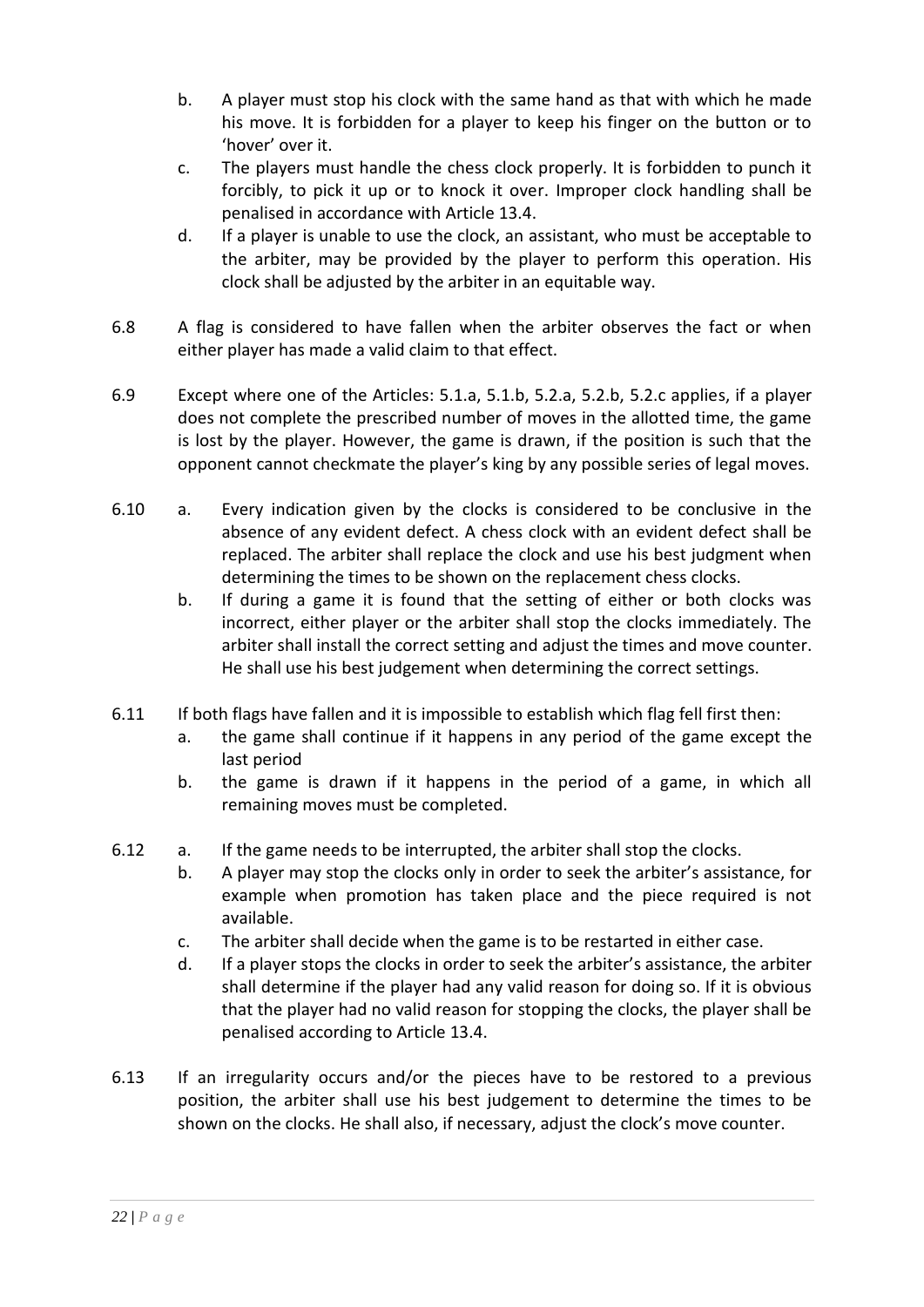6.14 Screens, monitors, or demonstration boards showing the current position on the chessboard, the moves and the number of moves made, and clocks which also show the number of moves, are allowed in the playing hall. However, the player may not make a claim relying solely on information shown in this manner.

# **Article 7: Irregularities**

- 7.1 a. If during a game it is found that the initial position of the pieces was incorrect, the game shall be cancelled and a new game played.
	- b. If during a game it is found that the chessboard has been placed contrary to Article 2.1, the game continues but the position reached must be transferred to a correctly placed chessboard.
- 7.2 If a game has begun with colours reversed then it shall continue, unless the arbiter rules otherwise.
- 7.3 If a player displaces one or more pieces, he shall re-establish the correct position on his own time. If necessary, either the player or his opponent shall stop the clocks and ask for the arbiter's assistance. The arbiter may penalise the player who displaced the pieces.
- 7.4 a. If during a game it is found that an illegal move, including failing to meet the requirements of the promotion of a pawn or capturing the opponent's king, has been completed, the position immediately before the irregularity shall be reinstated. If the position immediately before the irregularity cannot be determined the game shall continue from the last identifiable position prior to the irregularity. The clocks shall be adjusted according to Article 6.13. The Articles 4.3 and 4.6 apply to the move replacing the illegal move. The game shall then continue from this re-instated position.
	- b. After the action taken under Article 7.4.a, for the first two illegal moves by a player the arbiter shall give two minutes extra time to his opponent in each instance; for a third illegal move by the same player, the arbiter shall declare the game lost by this player. However, the game is drawn if the position is such that the opponent cannot checkmate the player's king by any possible series of legal moves.
- 7.5 If during a game it is found that pieces have been displaced from their squares, the position before the irregularity shall be re-instated. If the position immediately before the irregularity cannot be determined, the game shall continue from the last identifiable position prior to the irregularity. The clocks shall be adjusted according to Article 6.13. The game shall then continue from this re-instated position.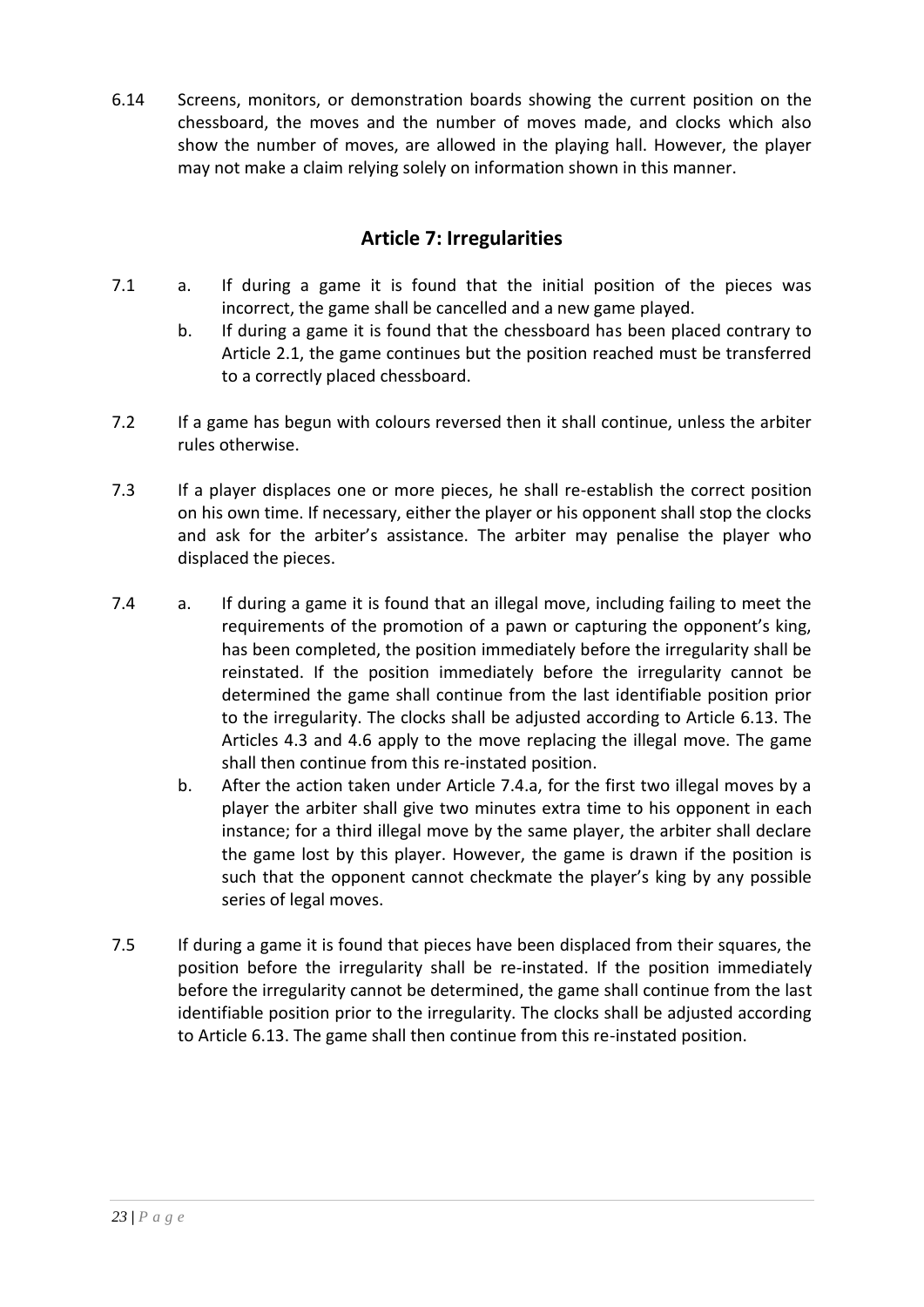# **Article 8: The recording of the moves**

8.1 In the course of play each player is required to record his own moves and those of his opponent in the correct manner, move after move, as clearly and legibily as possible, in the algebraic notation (See Appendix C), on the scoresheet prescribed for the competition.

It is forbidden to write the moves in advance, unless the player is claiming a draw according to Article 9.2, or 9.3 or adjourning a game according to the Guidelines of Adjourned Games point 1.a.

A player may reply to his opponent's move before recording it, if he so wishes. He must record his previous move before making another.

Both players must record the offer of a draw on the scoresheet. (See Appendix C.13)

If a player is unable to keep score, an assistant, who must be acceptable to the arbiter, may be provided by the player to write the moves. His clock shall be adjusted by the arbiter in an equitable way.

- 8.2 The scoresheet shall be visible to the arbiter throughout the game.
- 8.3 The scoresheets are the property of the organisers of the event.
- 8.4 If a player has less than five minutes left on his clock at some stage in a period and does not have additional time of 30 seconds or more added with each move, then for the remainder of the periodhe is not obliged to meet the requirements of Article 8.1. Immediately after one flag has fallen the player must update his scoresheet completely before moving a piece on the chessboard.
- 8.5 a. If neither player is required to keep score under Article 8.4, the arbiter or an assistant should try to be present and keep score. In this case, immediately after one flag has fallen, the arbiter shall stop the clocks. Then both players shall update their scoresheets, using the arbiter's or the opponent's scoresheet.
	- b. If only one player is not required to keep score under Article 8.4, he must, as soon as either flag has fallen, update his scoresheet completely before moving a piece on the chessboard. Provided it is the player's move, he may use his opponent's scoresheet, but must return it before making a move.
	- c. If no complete scoresheet is available, the players must reconstruct the game on a second chessboard under the control of the arbiter or an assistant. He shall first record the actual game position, clock times and the number of moves made, if this information is available, before reconstruction takes place.

8.6 If the scoresheets cannot be brought up to date showing that a player has overstepped the allotted time, the next move made shall be considered as the first of the following time period, unless there is evidence that more moves have been made.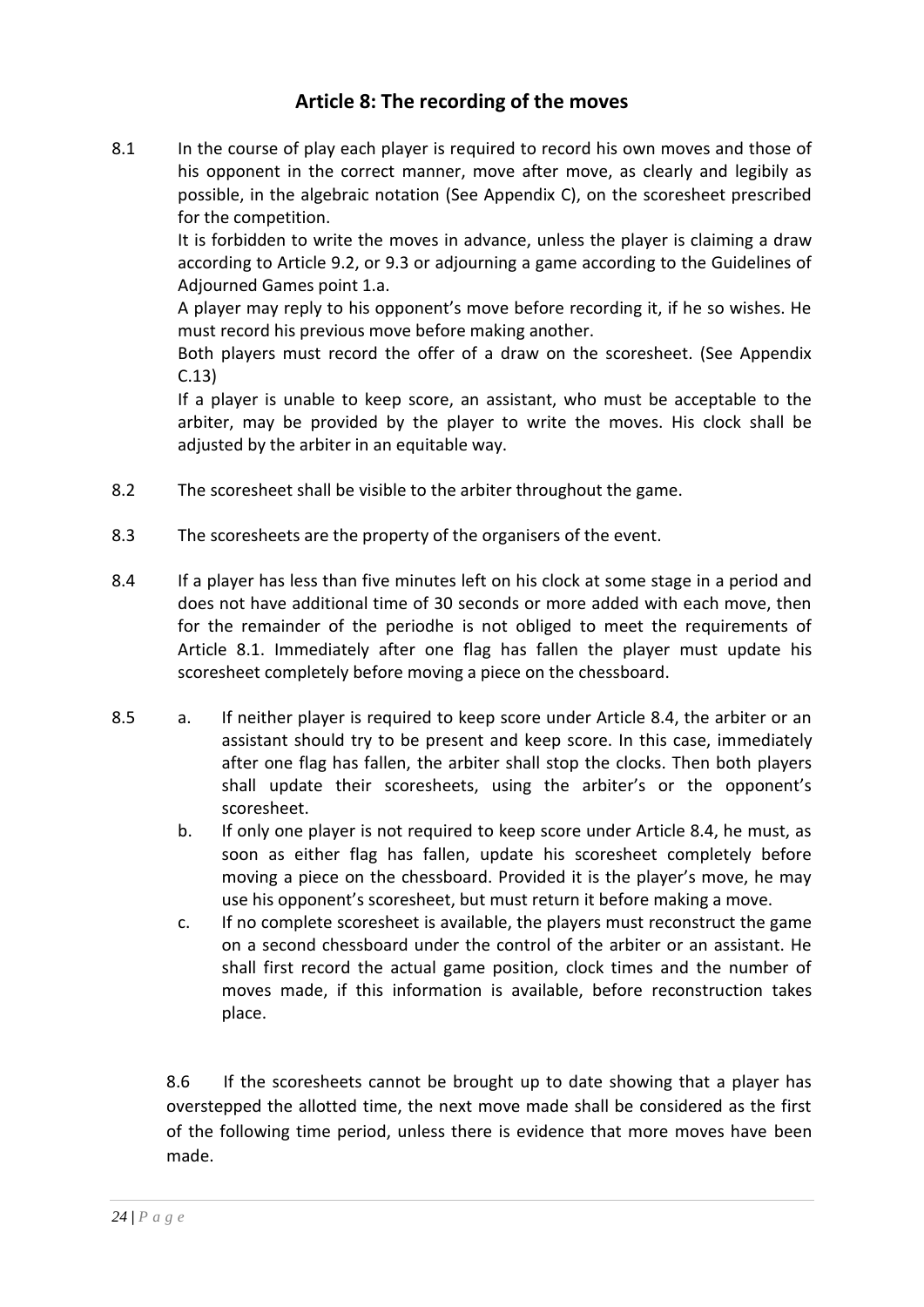8.7 At the conclusion of the game both players shall sign both scoresheets, indicating the result of the game. Even if incorrect, this result shall stand, unless the arbiter decides otherwise.

# **Article 9: The drawn game**

- 9.1 a. The rules of a competition may specify that players cannot agree to a draw, whether in less than a specified number of moves or at all, without the consent of the arbiter.
	- b. If the rules of a competition allow a draw agreement the following apply:
		- (1) A player wishing to offer a draw shall do so after having made a move on the chessboard and before stopping his clock and starting the opponent's clock. An offer at any other time during play is still valid but Article 12.6 must be considered. No conditions can be attached to the offer. In both cases the offer cannot be withdrawn and remains valid until the opponent accepts it, rejects it orally, rejects it by touching a piece with the intention of moving or capturing it, or the game is concluded in some other way.
		- (2) The offer of a draw shall be noted by each player on his scoresheet with a symbol. (See Appendix C.13)
		- (3) A claim of a draw under Article 9.2, 9.3 or 10.2 shall be considered to be an offer of a draw.
- 9.2 The game is drawn upon a correct claim by the player having the move, when the same position, for at least the third time (not necessarily by a repetition of moves):
	- a. is about to appear, if he first writes his move on his scoresheet and declares to the arbiter his intention to make this move, or
	- b. has just appeared, and the player claiming the draw has the move.

Positions as in (a) and (b) are considered the same, if the same player has the move, pieces of the same kind and colour occupy the same squares, and the possible moves of all the pieces of both players are the same.

Positions are not the same if a pawn that could have been captured en passant can no longer be captured in this manner. When a king or a rook is forced to move, it will lose its castling rights, if any, only after it is moved.

- 9.3 The game is drawn, upon a correct claim by the player having the move, if:
	- a. he writes his move on his scoresheet and declares to the arbiter his intention to make this move, which shall result in the last 50 moves having been made by each player without the movement of any pawn and without any capture, or
	- b. the last 50 consecutive moves have been made by each player without the movement of any pawn and without any capture.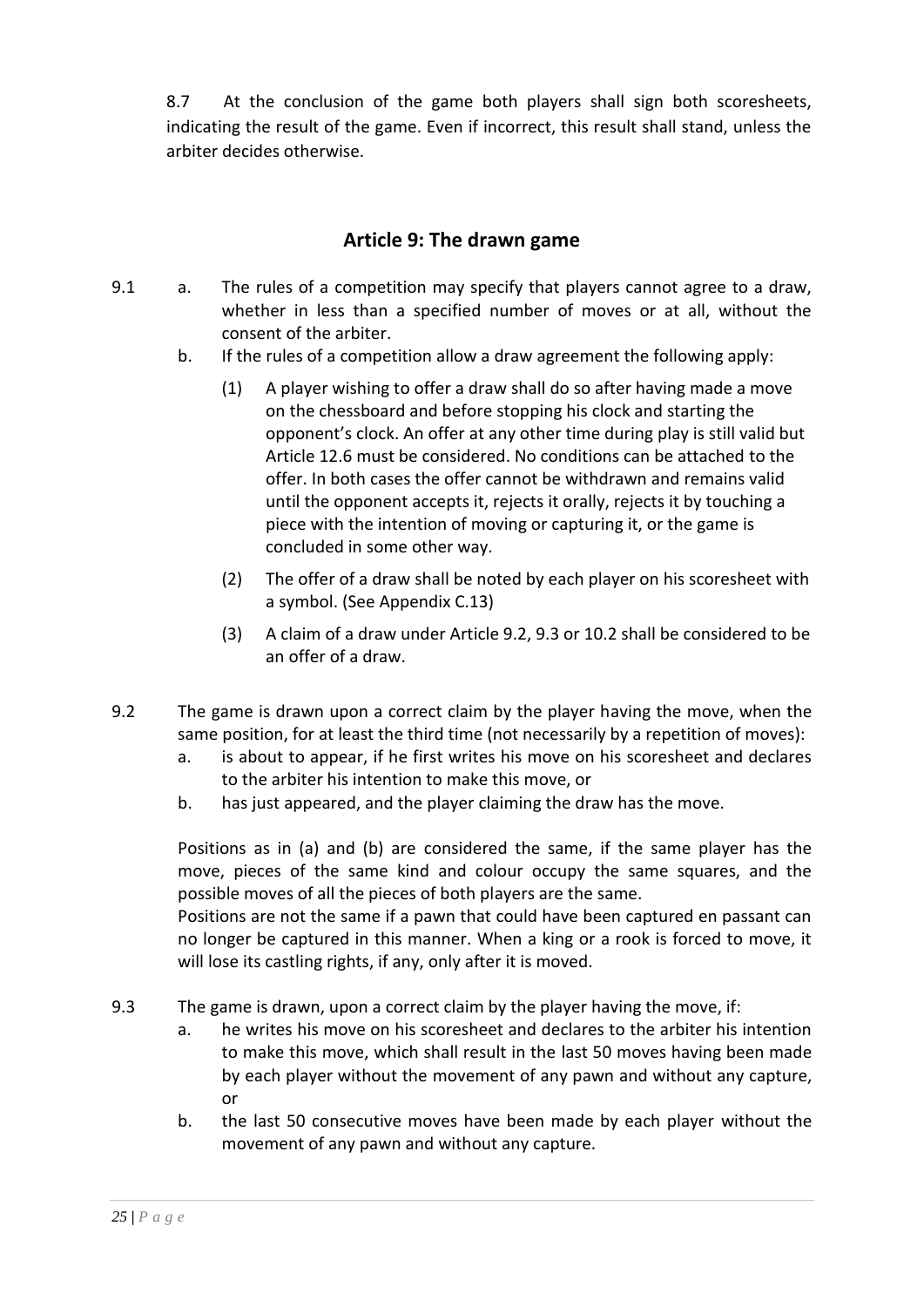- 9.4 If the player touches a piece as in Article 4.3 without having claimed the draw he loses the right to claim, as in Article 9.2 or 9.3, on that move.
- 9.5 If a player claims a draw as in Article 9.2 or 9.3 he may stop both clocks. (See Article 6.12.b) He is not allowed to withdraw his claim.
	- a. If the claim is found to be correct, the game is immediately drawn.
	- b. If the claim is found to be incorrect, the arbiter shall add three minutes to the opponent's remaining thinking time. Then the game shall continue. If the claim was based on an intended move, this move must be made as according to Article 4.

9.6 The game is drawn when a position is reached from which a checkmate cannot occur by any possible series of legal moves. This immediately ends the game, provided that the move producing this position was legal.

# **Article 10: Quickplay Finish**

- 10.1 A 'quickplay finish' is the phase of a game when all the (remaining) moves must be made in a limited time.
- 10.2 If the player, having the move, has less than two minutes left on his clock, he may claim a draw before his flag falls. He shall summon the arbiter and may stop the clocks. (See Article 6.12.b)
	- a. If the arbiter agrees the opponent is making no effort to win the game by normal means, or that it is not possible to win by normal means, then he shall declare the game drawn. Otherwise he shall postpone his decision or reject the claim.
	- b. If the arbiter postpones his decision, the opponent may be awarded two extra minutes and the game shall continue, if possible in the presence of an arbiter. The arbiter shall declare the final result later in the game or as soon as possible after a flag has fallen. He shall declare the game drawn if he agrees that the final position cannot be won by normal means, or that the opponent was not making sufficient attempts to win by normal means.
	- c. If the arbiter has rejected the claim, the opponent shall be awarded two extra minutes time.
	- d. The decision of the arbiter shall be final relating to (a), (b) and (c).

# **Article 11: Points**

11.1 Unless announced otherwise in advance, a player who wins his game, or wins by forfeit, scores one point (1), a player who loses his game, or forfeits scores no points (0) and a player who draws his game scores a half point (½).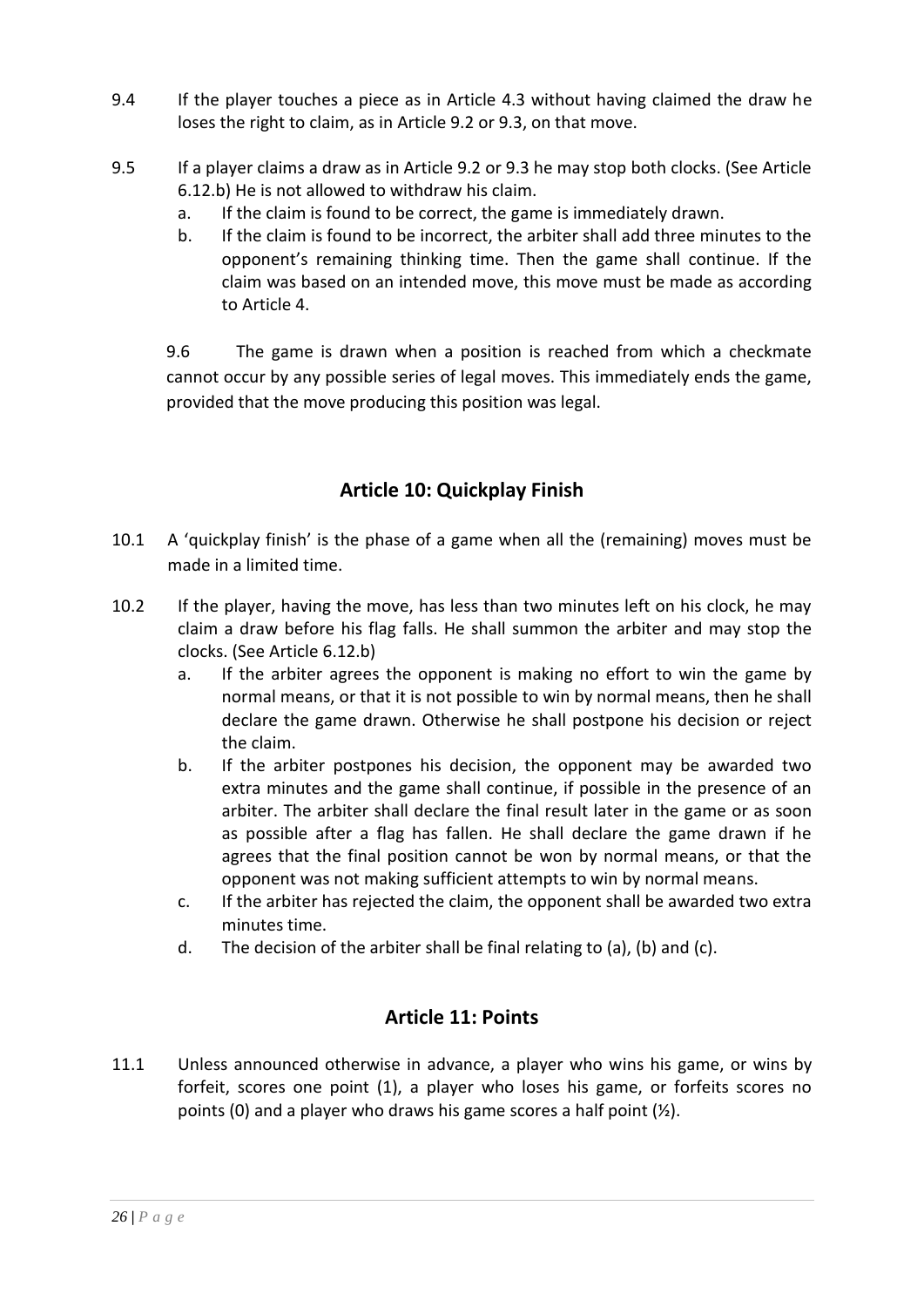# **Article 12: The conduct of the players**

- 12.1 The players shall take no action that will bring the game of chess into disrepute.
- 12.2 Players are not allowed to leave the 'playing venue' without permission from the arbiter. The playing venue is defined as the playing area, rest rooms, refreshment area, area set aside for smoking and other places as designated by the arbiter. The player having the move is not allowed to leave the playing area without permission of the arbiter.
- 12.3 a. During play the players are forbidden to make use of any notes, sources of information or advice, or analyse on another chessboard.
	- b. Without the permission of the arbiter a player is forbidden to have a mobile phone or other electronic means of communication in the playing venue, unless they are completely switched off. If any such device produces a sound, the player shall lose the game. The opponent shall win. However, if the opponent cannot win the game by any series of legal moves, his score shall be a draw.
	- c. Smoking is permitted only in the section of the venue designated by the arbiter .
- 12.4 The scoresheet shall be used only for recording the moves, the times of the clocks, the offers of a draw, and matters relating to a claim and other relevant data.
- 12.5 Players who have finished their games shall be considered to be spectators.
- 12.6 It is forbidden to distract or annoy the opponent in any manner whatsoever. This includes unreasonable claims, unreasonable offers of a draw or the introduction of a source of noise into the playing area.
- 12.7 Infraction of any part of Articles 12.1 to 12.6 shall lead to penalties in accordance with Article 13.4.
- 12.8 Persistent refusal by a player to comply with the Laws of Chess shall be penalised by loss of the game. The arbiter shall decide the score of the opponent.
- 12.9 If both players are found guilty according to Article 12.8, the game shall be declared lost by both players.
- 12.10 In the case of Article 10.2.d or Appendix D a player may not appeal against the decision of the arbiter. Otherwise a player may appeal against any decision of the arbiter, unless the rules of the competition specify otherwise.